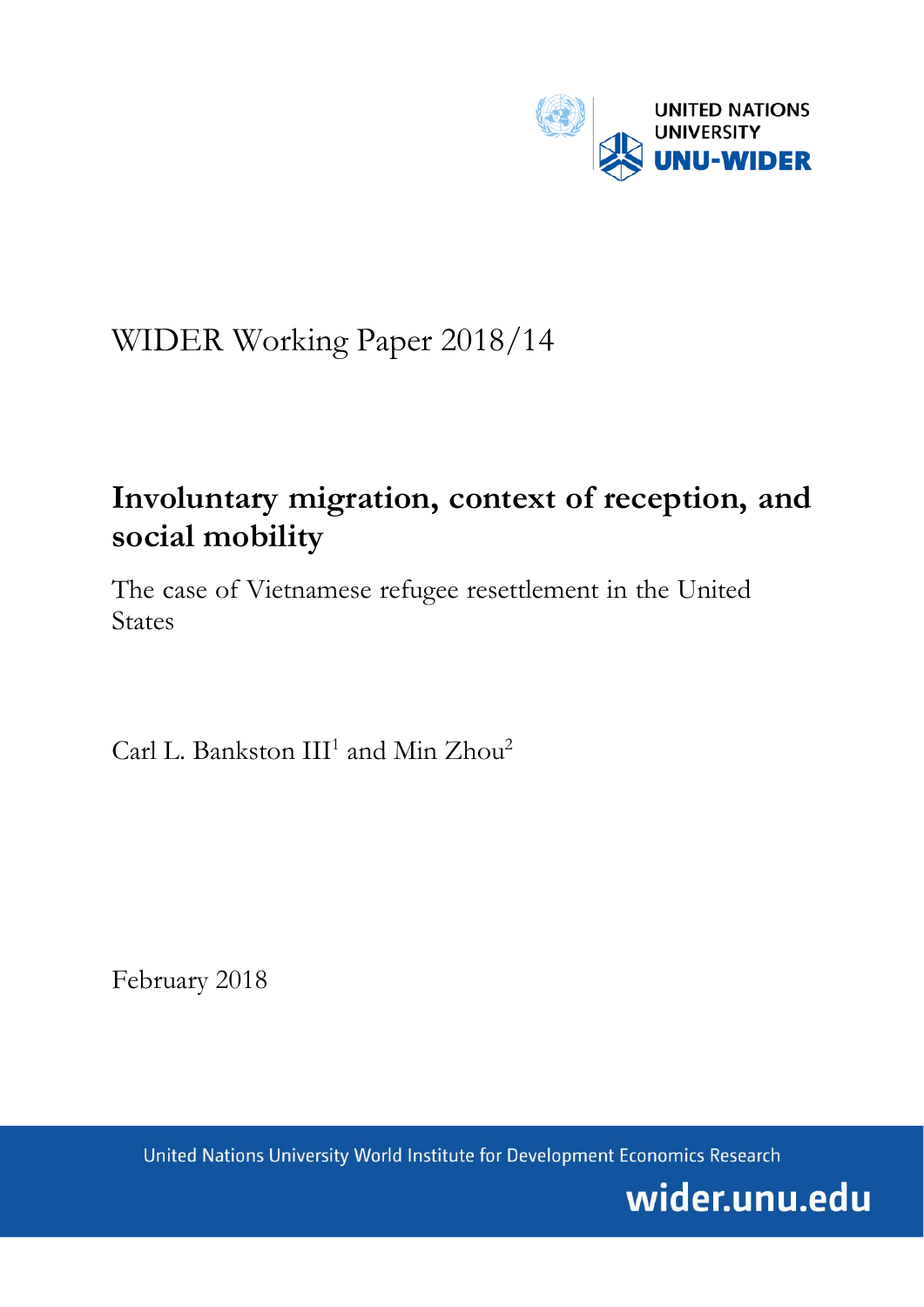**Abstract:** In this study, we examine the Vietnamese population of the United States as a case study in the integration of a refugee group in a host country. We approach this case in three parts. We first offer a brief review of Vietnamese refugee resettlement in the US and the making of a new ethnic community. We then provide a quantitative analysis of socioeconomic mobility among Vietnamese refugees using American Community Survey data from 1980 to 2015 and survey data. We examine how this ethnic population has changed over time by focusing on key socioeconomic indicators, such as poverty rates and levels of education, occupation, and income. Third, we seek to explain what enables Vietnamese refugees and their children to overcome initial disadvantage and move up in society based on our own work over the span of 20 years with in-depth qualitative data. We consider how policies, institutions (government, civil society, and ethnic), and patterns of social relations in the Vietnamese American community have interacted with individual agency to shape mobility.

**Keywords:** Refugee, involuntary migration, boat people, Vietnamese, mixed-niche strategy **JEL classification:** J15, O15, R23, R28, Z13, Z18

**Acknowledgements:** We would like to thank Rachel Gisselquist for her continuing support, Carl Stempel for comments on an earlier version of this study, and all the members of the UNU-WIDER 'Forced migration' workshop.

<sup>1</sup> Tulane University, New Orleans, USA, corresponding author: [cbankst@tulane.edu;](mailto:cbankst@tulane.edu) <sup>2</sup> University of California, Los Angeles, USA.

Copyright © UNU-WIDER 2018

Information and requests: publications@wider.unu.edu

ISSN 1798-7237 ISBN 978-92-9256-456-8 <https://doi.org/10.35188/UNU-WIDER/2018/456-8>

Typescript prepared by Luke Finley.

The Institute is funded through income from an endowment fund with additional contributions to its work programme from Finland, Sweden, and the United Kingdom as well as earmarked contributions for specific projects from a variety of donors.

Katajanokanlaituri 6 B, 00160 Helsinki, Finland

The views expressed in this paper are those of the author(s), and do not necessarily reflect the views of the Institute or the United Nations University, nor the programme/project donors.

This study has been prepared within the UNU-WIDER initiative on 'Forced migration and inequality: country- and city-level factors that influence refugee integration', which is part of the UNU-WIDER project on ['The politics of group-based inequalities](https://www.wider.unu.edu/node/476) [measurement, implications, and possibilities for change',](https://www.wider.unu.edu/node/476) which is part of a larger research project on ['Disadvantaged groups and](https://www.wider.unu.edu/node/362)  [social mobility'.](https://www.wider.unu.edu/node/362)

The United Nations University World Institute for Development Economics Research provides economic analysis and policy advice with the aim of promoting sustainable and equitable development. The Institute began operations in 1985 in Helsinki, Finland, as the first research and training centre of the United Nations University. Today it is a unique blend of think tank, research institute, and UN agency—providing a range of services from policy advice to governments as well as freely available original research.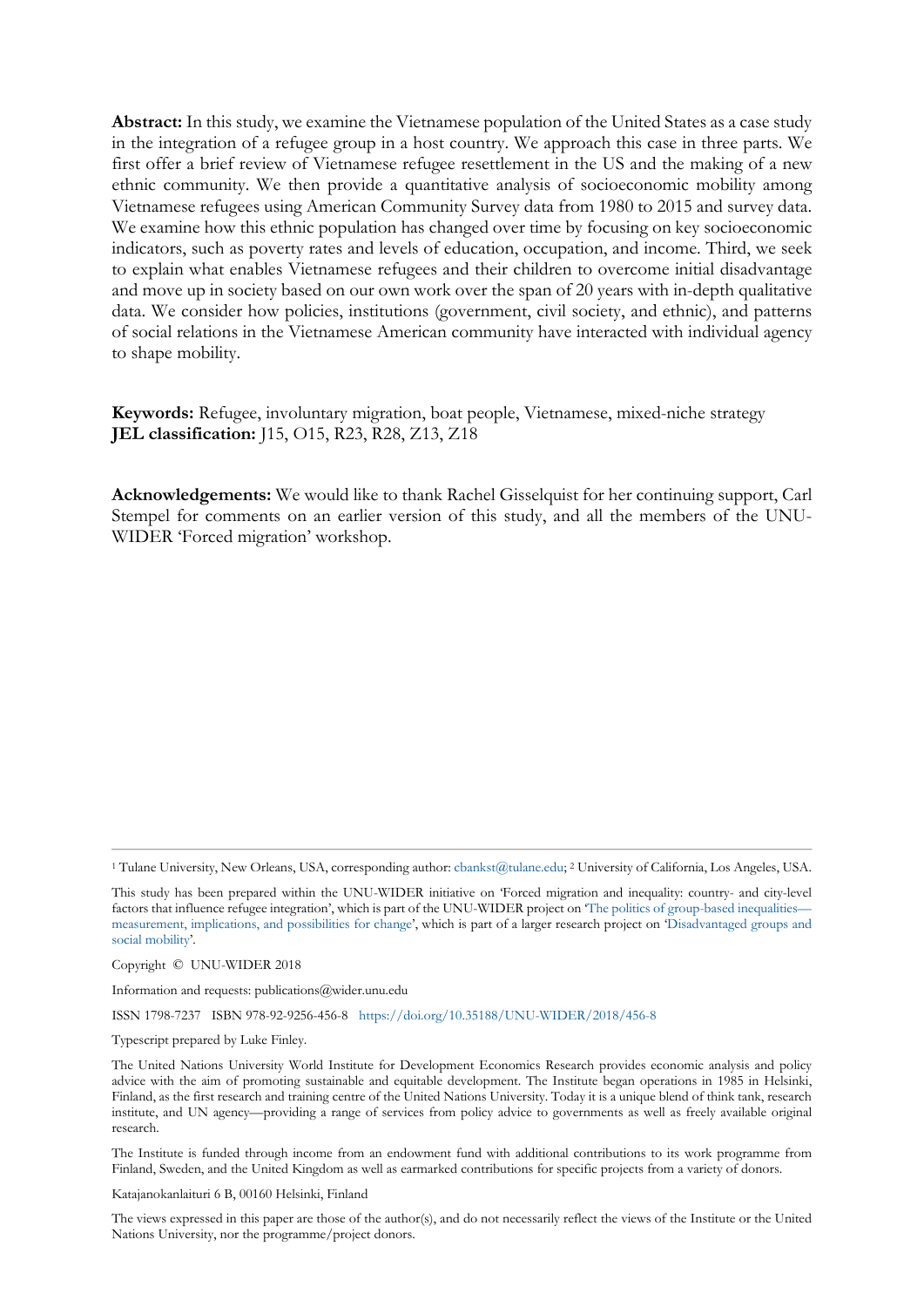#### **1 Introduction**

The Vietnamese community of the United States came into being in a short period of time, starting in the mid-1970s, almost entirely through the involuntary migration of refugees. The case of Vietnamese refugee flight into the US was a precursor in many respects to global refugee movements, and it can thus provide important insight into the conditions under which involuntary migration may or may not result in the formation and integration of a new ethnic group in its host country. In this paper, we first offer a brief overview of Vietnamese refugee resettlement and the making of a new ethnic Vietnamese community. We then provide a quantitative analysis of social mobility among Vietnamese refugees using IPUMS (American Community Survey) data from 1980 to 2015 and other national-level data. We examine how this refugee group has changed over time by focusing on key socioeconomic indicators, such as levels of education, occupation, income, and poverty. Third, we explain what enables Vietnamese refugees and their children to overcome initial disadvantage and move up in society based on our own work over the span of 20 years and the works of other researchers. We argue that contexts of reception—state policies and multilevel institutions (government, civil society, and ethnic)—and patterns of ethnic social relations have interacted with individual agency to shape social mobility.

#### **2 Conflict, involuntary migration, and resettlement**

Armed conflict is the most common instigator of involuntary migration. This was as true of Viet Nam in the late twentieth century as it is of Afghanistan and Syria at the beginning of the twentyfirst century. Viet Nam's conflicts, like those of other refugee-origin countries, involved combinations of foreign intervention and civil war, which inevitably led to refugee flight (Bankston and Hidalgo 2007).

#### **2.1 US involvement in Viet Nam**

The United States was militarily involved in Viet Nam after the Second World War. After a resounding military defeat by Viet Minh forces in May 1954, an international conference on Viet Nam in Geneva temporarily divided the country into North and South Viet Nam. North Viet Nam was ruled by a communist-dominated government—the Democratic Republic of Viet Nam in Hanoi. South Viet Nam was entrusted to the French to create a State of Viet Nam with the emperor as chief of state and Catholic political leader Ngo Dinh Diem as prime minister in Saigon. The United States and other non-communist countries quickly recognized the new State of Viet Nam, while China, the Soviet Union, and other communist counties recognized the government of the Democratic Republic of Viet Nam. The geographic, ideological, and religious divisions produced the first mass refugee movements. Some South Vietnamese who sympathized with Ho Chi Minh's government moved north. About 1 million northerners, between 600,000 and 800,000 of whom were Catholics, fled south on US and French aircraft and naval vessels.

In 1961 President Kennedy sent military advisors to South Viet Nam to assist the beleaguered Diem government. Diem became increasingly unpopular in his own country, however, and in 1963 he was overthrown by a military coup, apparently with the knowledge and consent of the American government. The new leaders of South Viet Nam proved less able to maintain control than Diem and in 1965, with the South Vietnamese government on the verge of collapse, President Johnson sent in ground troops (Stewart 2012).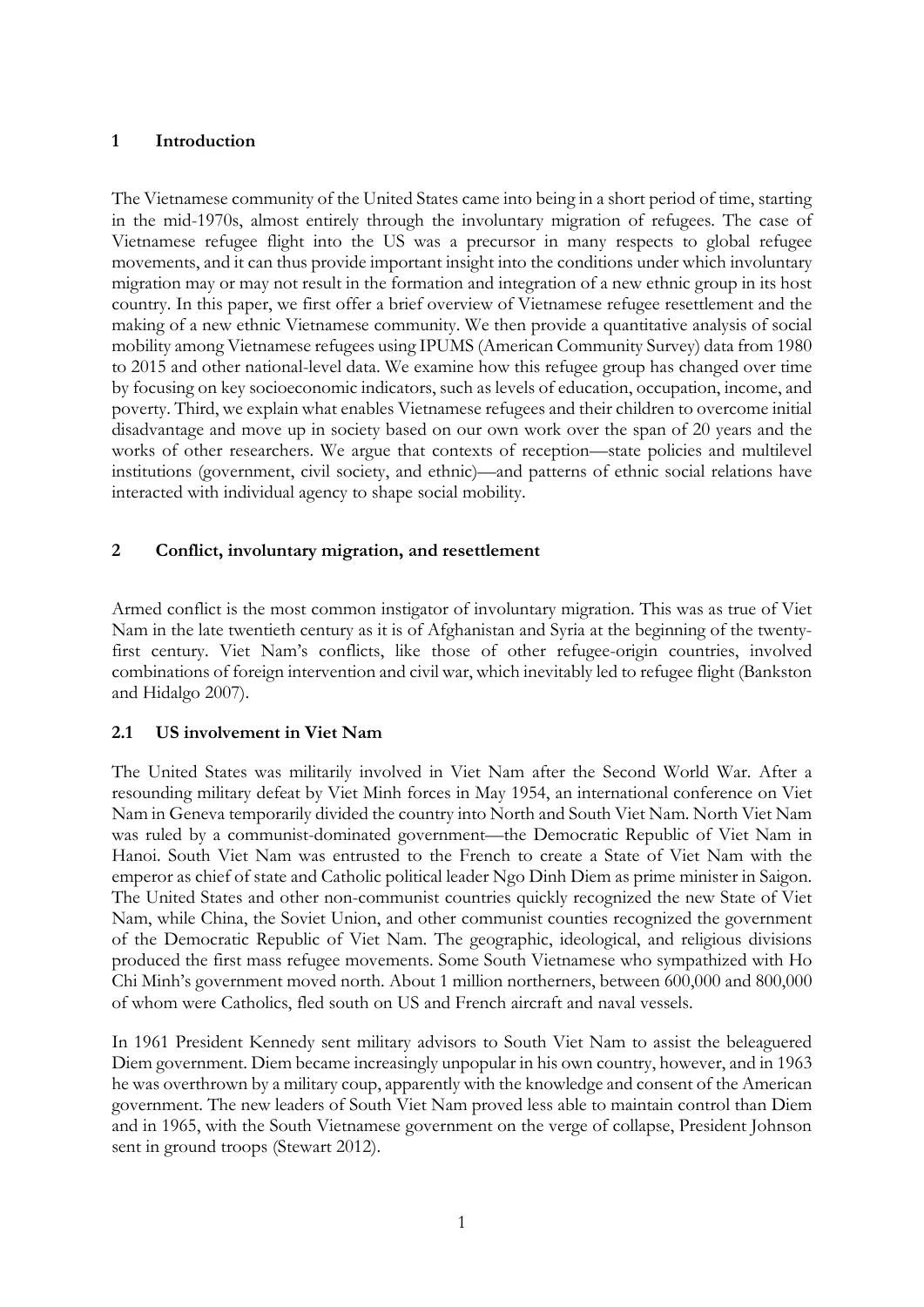Many American military and political leaders believed they were winning the war through the end of 1967. At the beginning of 1968, the Viet Cong and North Vietnamese troops launched the Tet Offensive, which convinced American leaders that victory, if possible at all, would not be quick or easy. It also increased the American public's opposition to the war. In 1973 the Paris peace talks ended with the United States agreeing on a timetable for withdrawing its troops and turning the war over to the South Vietnamese army. The South Vietnamese government was no better prepared to defend itself than it had been in 1965, and in April 1975 the South Vietnamese capital of Saigon fell into the hands of North Vietnamese forces (Veith 2012).

In 1975, also, the withdrawal of most American troops from South East Asia resulted in the assumption of power of communist governments in neighbouring Laos and Cambodia. The new Cambodian government was ultra-nationalist, as well as communist. Although the Khmer Rouge, as the Cambodian communist forces were known, had formerly been allied with North Viet Nam, their claims to the old lands of the Cambodian kingdom in southern Viet Nam led to border conflicts between Cambodia and Viet Nam. These resulted in war in late 1978, and in January 1979 Vietnamese forces invaded and occupied Cambodia. China, an ally of Cambodia, in turn invaded Viet Nam from the north. Vietnamese forces beat back the Chinese, but this reawakened old ethnic antagonisms against ethnic Chinese in Viet Nam (Evans and Rowley 1984).

#### **2.2 Involuntary migration**

The fall of Saigon produced the first great wave of international involuntary migration out of Viet Nam. Some Vietnamese who had been associated with the American war effort or with the government of South Viet Nam managed to leave with the last Americans to get out. In late 1975, as North Vietnamese forces took power in Saigon, the United States evacuated about 65,000 'highrisk' individuals from Viet Nam by air and sea. Others began to flee as well, often by boat into the South China Sea. In response, the United States created Operation New Life, which moved refugees to US military bases to prepare them for temporary resettlement in the United States. This brought in 126,000 Vietnamese, most of whom were relatively well educated and familiar with American society (Zhou and Bankston 1998; Bankston and Hidalgo 2007).

The term 'boat people' came into common use in the late 1970s and early 1980s to describe Vietnamese refugees who fled in any craft available. These involuntary migrants now seem like an eerie prefiguration of the later seaborne refugees from the Mediterranean to Europe. The clash between Viet Nam and Cambodia, provoking additional fighting between Viet Nam and China, created a refugee crisis recognized around the world. In 1978, Viet Nam was home to 1.5 million people of Chinese descent, about 85 per cent of whom lived in former South Viet Nam. During the military confrontation with China, the Vietnamese government came to see these Sino-Vietnamese as a potential fifth column. The prominent role of many Sino-Vietnamese in business activities also made them suspicious in the eyes of the anti-capitalist Vietnamese authorities. Motivated by these suspicions, the government in Hanoi launched a series of campaigns against ethnic Chinese in Viet Nam, leading the latter to flee by land into southern China and by boat into the South China Sea (Duiker 1989). An estimated 250,000 people entered China and thousands of others fled by boat. Many died at sea, but others made it to destinations in Hong Kong, Malaysia, Indonesia, and the Philippines, where refugee camps arose to accommodate the new arrivals.

One distinction between the 'boat people' crisis of the late twentieth century and the twenty-first century refugee crisis in and around the Mediterranean was that the former met with a more organized and unified international response. In July 1979, at an international conference in Geneva, developed countries, including the United States, agreed to accept and resettle South East Asian refugees. Under the auspices of the United Nations High Commission for Refugees (UNHCR), processing centres for Vietnamese and other South East Asian refugees bound for the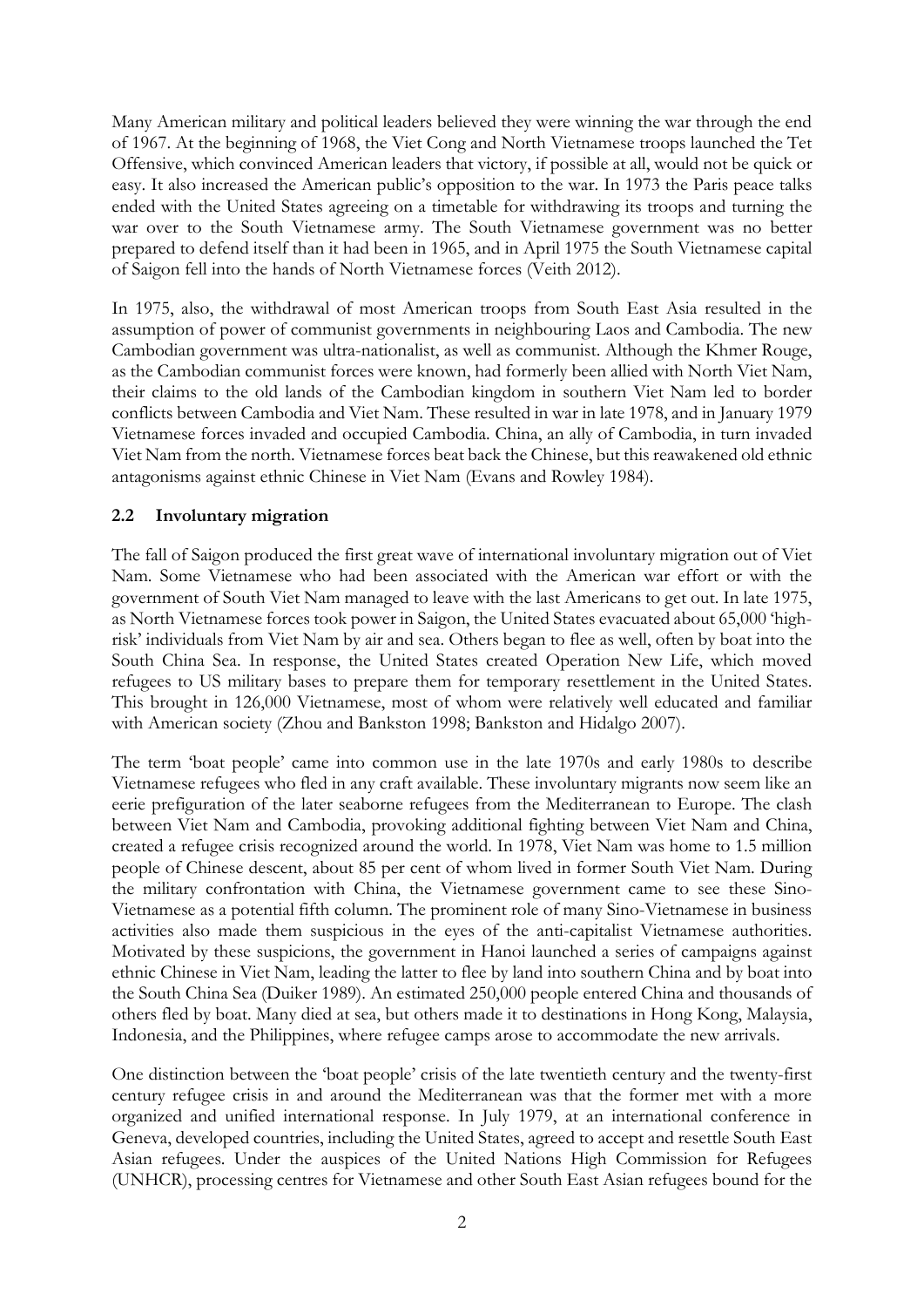United States or other countries were established in the Philippines, Indonesia, and Thailand. Additional refugee camps were established as holding centres for those who had not been approved for resettlement. While this response to involuntary migration was far from ideal, the overseas processing centres and camps did create a means of preparing and channelling refugees in a manageable fashion (Zhou and Bankston 1998).

#### **2.3 Resettlement**

The waves of refugees from Viet Nam, along with subsequent economic or family migration, greatly expanded Vietnamese-descent populations around the world. France, Germany, Australia, Canada, and other countries resettled tens of thousands of Vietnamese refugees during the 1980s and 1990s. The United States, however, took the lion's share, serving as the destination for hundreds and thousands of refugees, and has since become home to the largest Vietnamese population outside of Viet Nam.

Figure 1 gives numbers of people with Vietnamese nationality admitted to the United States as refugees from 1975 to 2015. As this figure illustrates, 1975 saw the single largest number of refugee admissions. In April of that year, responding to the impending fall of Saigon, President Gerald Ford authorized the entry of 130,000 refugees from the three countries of Indochina (Cambodia, Laos, and Viet Nam) into the United States, 125,000 of whom were Vietnamese. This first large group of Vietnamese in the United States typically had close ties with the American military and tended to be the elite of South Viet Nam. According to data collected by the US Department of State in 1975, more than 30 per cent of the heads of households in the first large group of arrivals were trained in the medical professions or in technical or managerial occupations, 16.9 per cent were in transportation occupations, and 11.7 per cent were in clerical and sales occupations. Only 4.9 per cent were fishermen or farmers, occupations held by the majority of the adult population in Viet Nam. More than 70 per cent of the first-wave refugees from this overwhelmingly rural nation came from urban areas.



Figure 1: Vietnamese refugee admissions to the United States, 1975–2015

Source: Authors' illustration based on data from Office of Refugee Resettlement 1982–2001; Office of Immigration Statistics 2000–15; Rumbaut 2000, 182.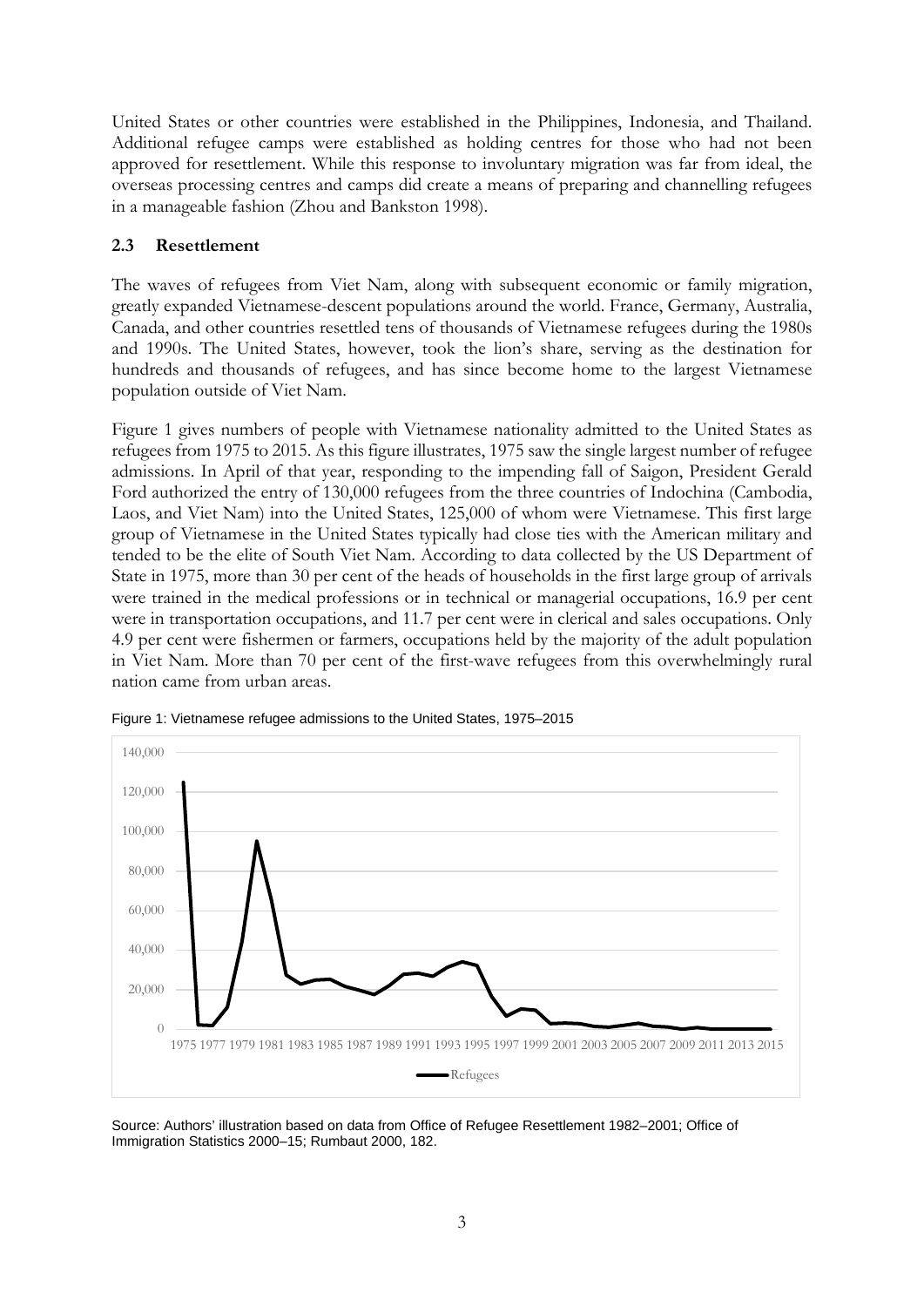Upon arrival, the first-wave Vietnamese refugees were received in refugee camps, where they were prepared for resettlement. After they were interviewed, given medical examinations, and assigned to living quarters, they were sent to voluntary agencies, or VOLAGs. These VOLAGs, the largest of which was the United States Catholic Conference, assumed the task of finding sponsors, individuals, or groups who would assume financial and personal responsibility for refugee families for up to two years (Zhou and Bankston 1998). Despite the fact that many first-wave arrivals were from privileged backgrounds, few were well prepared to take up a new life in America. The majority did not speak English, and all found themselves in the midst of a strange culture. The American refugee agencies attempted to scatter them around the country, so that this new Asian population would not be too visible in any one place and so that no one city or state would be burdened with caring for a large number of new arrivals. Nevertheless, although at least 1 per cent of the South East Asian population in 1976 resided in each of twenty-nine states, California had already become home to the largest number of refugees, with 21.6 per cent of all the South East Asians in the United States (Zhou and Bankston 1998).

As shown in Figure 1, numbers of Vietnamese refugees admitted dropped sharply after 1975. However, the numbers began to surge in 1978 as a result of an enlarged resettlement programme developed in response to the lobbying of concerned American citizens and organizations. The conflicts between Cambodia and Viet Nam and Viet Nam and China also resulted in another sharp spike in refugee arrivals from Viet Nam. After the 1980 peak, the influx of Vietnamese refugees continued as a steady stream, at 20,000 per year throughout the 1980s and the first half of the 1990s.

Changes in refugee policy facilitated the new openness to the settlement of involuntary immigrants from South East Asia. In late May 1979, an agreement between the United Nations High Commission for Refugees and the government of Viet Nam created the Orderly Departure Program (ODP). This programme was aimed primarily at bringing former South Vietnamese soldiers and others with close ties to the Americans, along with their families, to the United States. The ODP allowed persons interviewed and approved for resettlement by US officials in Viet Nam to leave by plane with their Vietnamese passports. By 1989, 165,000 Vietnamese had been admitted to the United States under this programme, and the number grew to over 200,000 by the mid-1990s.

The South East Asian refugee crisis also led the US Congress to pass the most comprehensive piece of refugee legislation in American history, the Refugee Act of 1980. In place of the 'seventh preference category' established in 1965, which admitted refugees as part of the total number of immigrants allowed into the US, the Refugee Act provided for an annual number of admissions for refugees. This number was to be independent of the number of immigrants permitted, and it was to be established each year by the president in consultation with Congress.

During the years of the American military involvement, US soldiers had left behind a large number of children born of Vietnamese mothers. Some of these children resettled in the United States as early as 1975, but the physically distinct Amerasians who remained behind were often targets of discrimination and prejudice. About 6000 Amerasians and 11,000 of their relatives migrated under the provisions of the ODP. The Amerasian Homecoming Act of 1988 granted Amerasians and their families special status, essentially allowing mixed-ancestry Vietnamese and their close relatives to enter the United States on the basis of appearance.

In 1989, the United States and the Socialist Republic of Viet Nam agreed that current and former detainees in Vietnamese re-education camps would be allowed to leave for the United States. Following the Humanitarian Operation Program of 1989, political prisoners, most of whom had been civilian and military officials in South Viet Nam, along with their families, made up the largest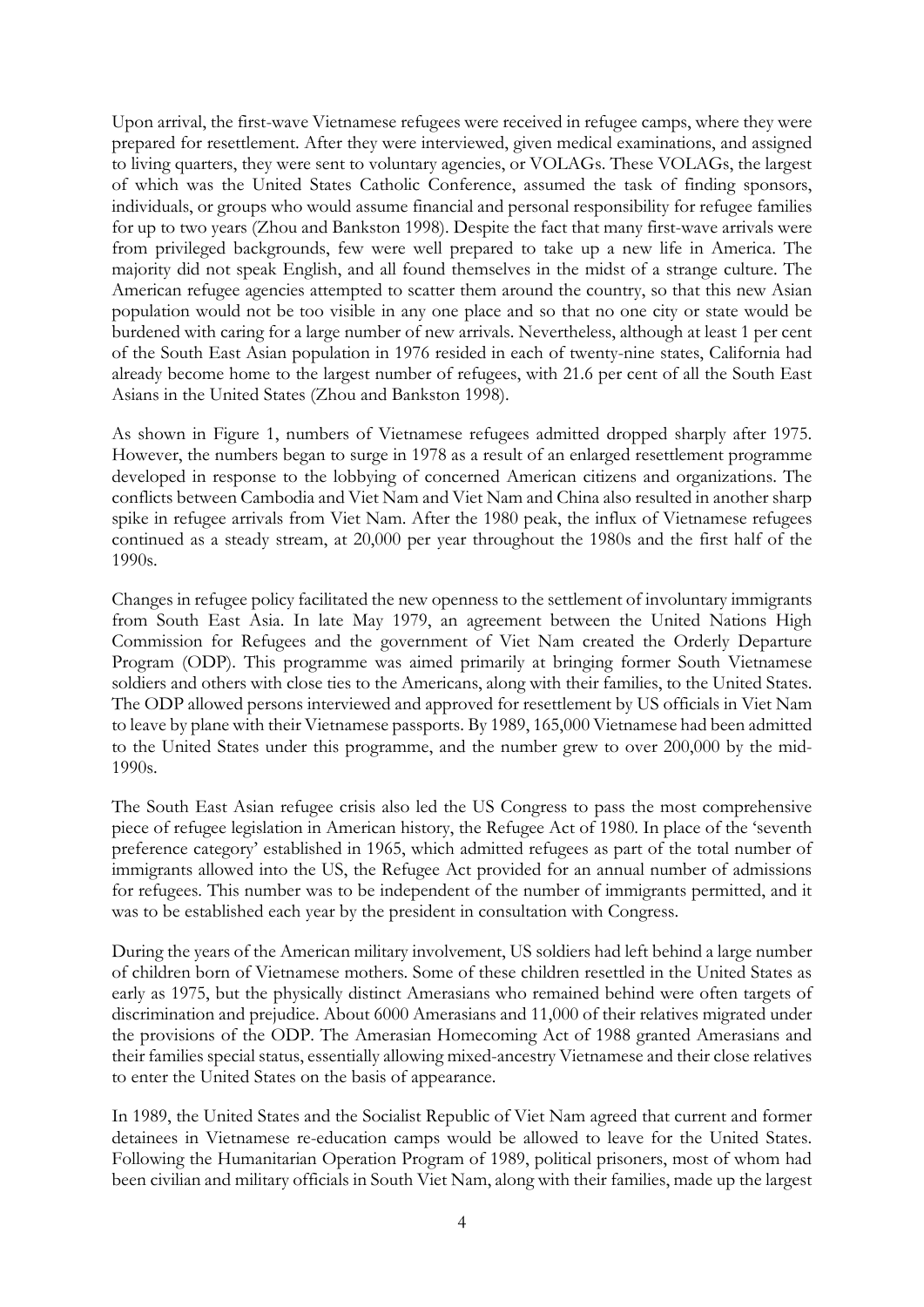group of Vietnamese entering the United States. By the late 1990s, over 70,000 people had been resettled under this programme.

Within the United States, the work of integrating refugees fell mainly to VOLAGs, which were usually private charitable organizations. The VOLAGs were contracted by the US government to take immediate responsibility for the resettlement of refugees, who were usually assigned to specific agencies prior to arrival. The VOLAGs had to find sponsors who would take personal and financial responsibility for the new arrivals for up to two years. Local groups received funding from the government to provide housing, tutoring in English, vocational training and employment, and legal services (Lanphier 1983).

After the United States and Viet Nam re-established formal diplomatic relations the refugee flow from Viet Nam dropped sharply, and it mostly came to an end by the twenty-first century (see Figure 1). Although the US had been home to very few people of Vietnamese background in 1970, by 2015 there were nearly 2 million American citizens and residents of Vietnamese descent. This population was created, directly or indirectly, by refugee resettlement.

#### **3 Social mobility of Vietnamese in the United States**

Two decades ago, in *Growing Up American*, we described Vietnamese young adults in 1980 as 'not just foreign-born, but 'fresh off the boat,' suffering from many of the problems confronted by other refugees in flight from a poor country like Viet Nam … Given the low starting point, [by 1990, their] progress was substantial' (Zhou and Bankston 1998, 61). This progress has continued over the years, and in general has resulted in substantial upward mobility and entry into the core of American society for many Vietnamese refugees.

#### **3.1 English language proficiency**

English ability can be considered one of the most basic requirements for mobility in a predominantly English-speaking country. In *Growing Up American*, we noted that many newly arrived Vietnamese did not speak English or did not speak it well, and that by 1990, the selfreported English proficiency of the Vietnamese exceeded that of the US foreign-born population as a whole (Zhou and Bankston 1998). Table 1 updates this observation with census data from the American Community Survey (ACS).

|                     | 1980 (%) | 2015 (%) |
|---------------------|----------|----------|
| Speaks no English   | 9.2      | 6.5      |
| Speaks not well     | 29.8     | 21.6     |
| Speaks well         | 35.4     | 22.5     |
| Speaks very well    | 29.7     | 35.1     |
| Speaks only English | 5.8      | 14.2     |

Table 1: English-speaking abilities of Vietnamese in the US, 1980 and 2015

Source: Authors' illustration based on American Community Survey data.

In 1980, nearly 40 per cent of Vietnamese spoke no English or spoke it 'not well', despite generally good English language skills among first-wave Vietnamese refugees. That percentage dropped to about 28 per cent in 2015. In 1980, about a third reported speaking English 'very well' or 'English only'; that percentage increased to nearly half in 2015. The English monolinguals also increased from 5.8 per cent thirty years earlier to 14.2 per cent.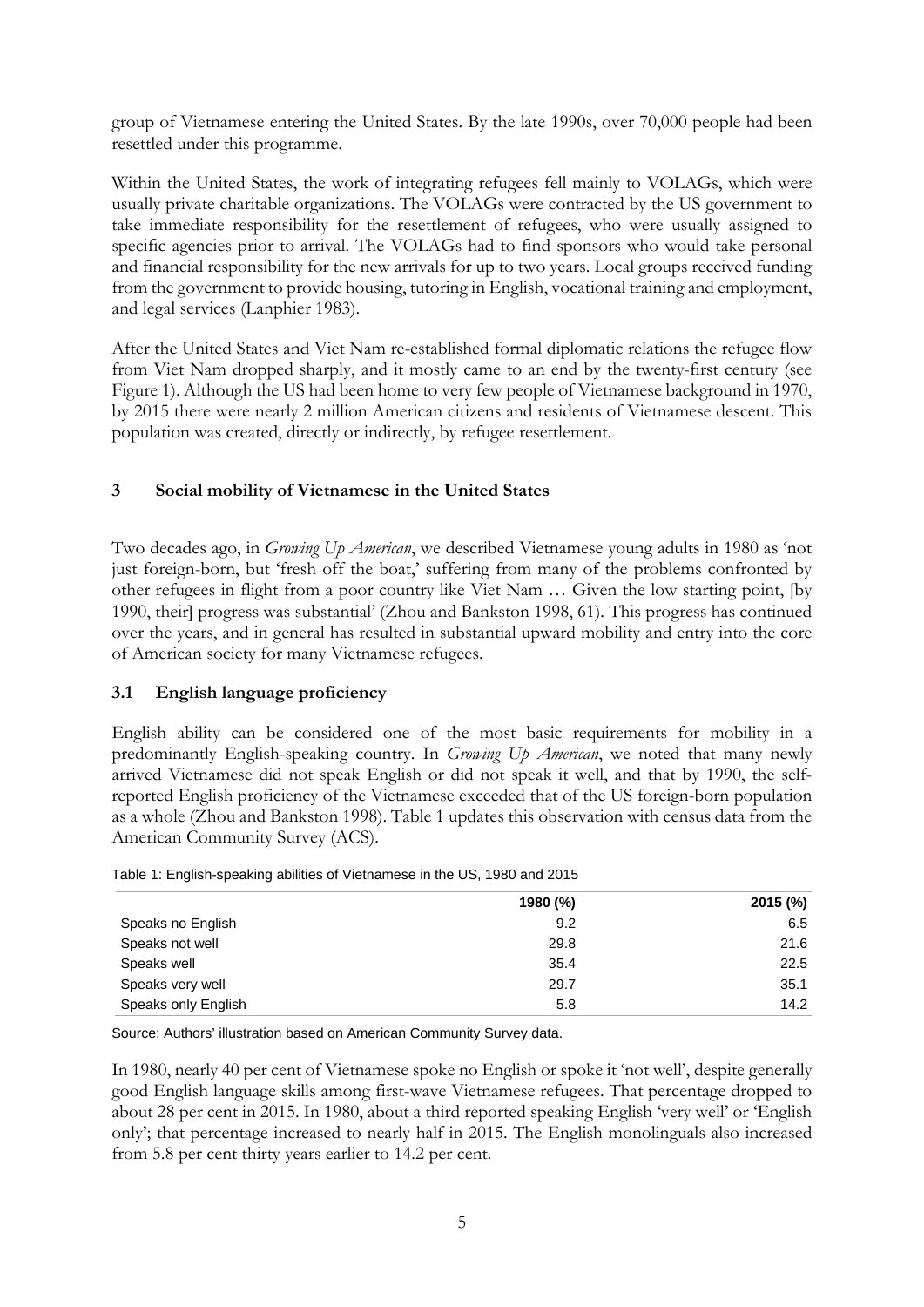#### **3.2 Labour market participation**

In *Growing Up American*, we also noted that many indicators of Vietnamese socioeconomic position were fairly dismal in the early years of their resettlement, but that these had brightened considerably by 1990 (Zhou and Bankston 1998). In Table 2, we present the mean Duncan Socioeconomic Index (SEI) scores and employment status of working-age Vietnamese in the United States for selected years of the ACS. As shown, the SEI scores steadily increased in each period from 1980 to 2010, and remained unchanged from 2010 to 2015. The table clearly reflects a trend of measurable upward mobility, although the SEI scores of the Vietnamese were still somewhat below those of the general American labour force (39.38 versus 43.59 in 2015).

|                          | 1980  | 1990 | 2000  | 2010  | 2015  |
|--------------------------|-------|------|-------|-------|-------|
| Mean SEI                 | 34.08 | 36.7 | 37.58 | 39.68 | 39.38 |
| <b>Employment status</b> |       |      |       |       |       |
| Not in labour force      | 36.2  | 25.6 | 30.8  | 19.7  | 19.8  |
| Unemployed               | 4.9   | 6.2  | 2.7   | 7.6   | 3.4   |
| Employed                 | 58.9  | 68.2 | 66.5  | 72.7  | 76.8  |

Table 2: Mean Socioeconomic Index scores of Vietnamese in the US labour force and employment status (in percentages) of US Vietnamese aged 25–64, 1980–2015

Source: Authors' illustration based on American Community Survey data.

The SEI scores clearly indicate upward mobility among those in the labour force. But how have labour force participation rates changed over time? Again, in *Growing Up American*, we found that labour force participation rates among working-age Vietnamese had increased in the ten-year period after 1980 (Zhou and Bankston 1998). While unemployment fluctuated, as seen in Table 2, it remained fairly low. By 2015, 77 per cent of working-age Vietnamese were employed. This rate was higher than that of working-age Americans in general (73 per cent).

#### **3.3 A mixed-niche strategy**

The Vietnamese are incorporated into the American labour market via a mixed-niche strategy. Bankston (2014) described the mixed pattern of engaging in small-scale self-employment, personal services, and labour as a consequence of ethnic network utilization to develop effective mobility strategies. Comparing the employment distribution of Vietnamese, Koreans, and Chinese using the 1980 census data, we found that the Vietnamese were spread across a wider range of industries and that they showed a lower rate of self-employment (Zhou and Bankston 1992). Just as ethnic networks created residential communities through secondary migration, though, those networks also shifted economic activities during the 1980s. For example, in our examination of Vietnamese employment in Louisiana, we found that the Vietnamese there had largely moved out of manufacturing jobs and into fishing and food-related industries from 1980 to 1990, and that selfemployment in fishing, small groceries, and eating and drinking places had increased sharply (Bankston and Zhou 1996). Unlike groceries and restaurants, work in fishing is regional in character, concentrated along the coasts. Still, the means by which the Vietnamese became concentrated in fishing are illustrative of broader network processes. Our Vietnamese informants told us that they went into fishing because of a lack of opportunities in the wider economy. 'Like agriculture, another extractive industry that employs a disproportionate share of minority workers', we reported, 'the fishing industry has a demand for low wage manual labor' (Bankston and Zhou 1996, 48). Thus, the Vietnamese in fishing represented one tendency within the new American globalized work setting: a low-wage immigrant labour force. This tendency can be seen elsewhere, such as in the seafood processing industries that have emerged all along the Gulf Coast that rely heavily on Mexican and Central American immigrant labour (Bankston 2012).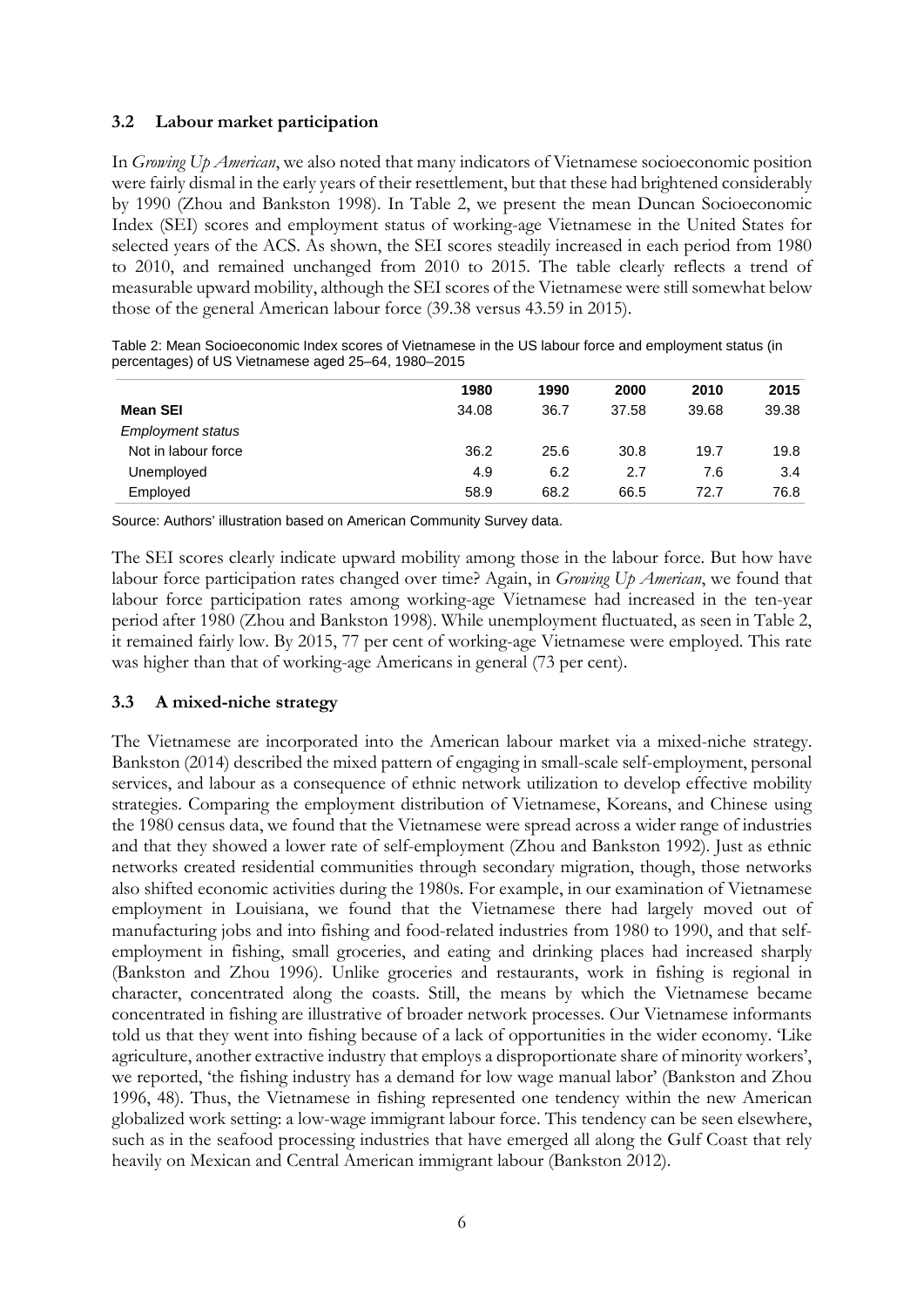The reconcentration of the Vietnamese into fairly dense ethnic clusters around the United States also made possible upward mobility through ethnic entrepreneurship. In our study of Vietnamese in fishing, our informants reported that they had been able to purchase fishing boats by pooling incomes and assisting each other (Bankston and Zhou 1996). The same network assets that enabled them to buy boats (and hire other Vietnamese to work on the boats) also enabled them to go into other businesses, notably in the service sector, at the interstices of the contemporary American economy.

Within the personal-service-oriented American consumer economy, the Vietnamese beauty and nail salon became almost a stereotypical occupation. Indeed, the 2010–15 ACS data show that 'hairdressers and beauticians' made up over 13 per cent of all Vietnamese Americans in the labour force—more than any other occupational concentration (Ruggles et al. 2010). Bankston (2014) has recently taken a close look at manicures and pedicures as a special occupational niche for the Vietnamese. He found that this particular niche is made possible by the expansion of demand for personal services in the American economy. The way the Vietnamese moved into this specialization, however, entails interpersonal connections within families looking for opportunities within underserved markets. The story of Binh Nguyen, founder and president of the Vietnamese-American Chamber of Commerce in the Washington, DC, area, offers a good example. Mr Nguyen owned a number of businesses, but the foundation of his success was an academy he owned in Virginia that trained Vietnamese nail technicians. His relatives moved into the manicure business after arriving in California in the early 1980s, and they brought Mr Nguyen's mother into the business. She, in turn, insisted that her son learn to do nails. When California became too crowded with manicurists, the family re-established itself in the Washington area (Lazo 2012).

The re-clustering of the Vietnamese into ethnic communities enabled them to move into smallscale entrepreneurial activities. Just as ethnic networks formed within the context of their resettlement in the new country, though, these networks could only give them access to positions available. Some became part of the internationalized working class, while others entered the lowerlevel service jobs. Still others were able to follow the middle-man minority path of immigrant retailers serving minority customers. Thus, when the Vietnamese were able to use ethnic ties to raise funds, these funds sometimes went into opening small corner grocery stores in locations that were underserved by the big chains. Even more often, though, the funds went into opening service-oriented businesses such as ethnic restaurants, especially Vietnamese noodle places, and beauty or nail shops. In collaborating to raise funds or hiring co-ethnics or recruiting family members to work in businesses, the Vietnamese organized their networks around a mixture of occupational niches.

|                                         | 1980 | 1990 | 2000 | 2010 | 2015 |
|-----------------------------------------|------|------|------|------|------|
| Managerial and professional specialty   | 12.6 | 16.7 | 20.5 | 23.3 | 26.1 |
| Technical, sales, and admin. support    | 26.8 | 30.4 | 25.4 | 22.2 | 21.8 |
| Service                                 | 16.6 | 14.9 | 18.5 | 29.1 | 29.2 |
| Farming, forestry, fishing              | 0.9  | 1.3  | 1.1  | 1.2  | 1.0  |
| Precision production, craft, and repair | 10.9 | 11.0 | 10.5 | 8.1  | 7.6  |
| Operators, fabricators, and labourers   | 32.1 | 25.2 | 23.4 | 15.9 | 14.1 |
| Military                                | 0.2  | 0.5  | 0.2  | 0.3  | 0.2  |

Table 3: Distribution of US Vietnamese (in percentages) in the labour force across major occupational categories, 1980–2015

Source: Authors' illustration based on American Community Survey data.

Table 3 suggests that this mixed-niche strategy has paid off for the Vietnamese by enabling them to move into better jobs within the occupational mainstream. In 1980, only 13 per cent of Vietnamese in the labour force held managerial and professional specialty occupations. By 2015,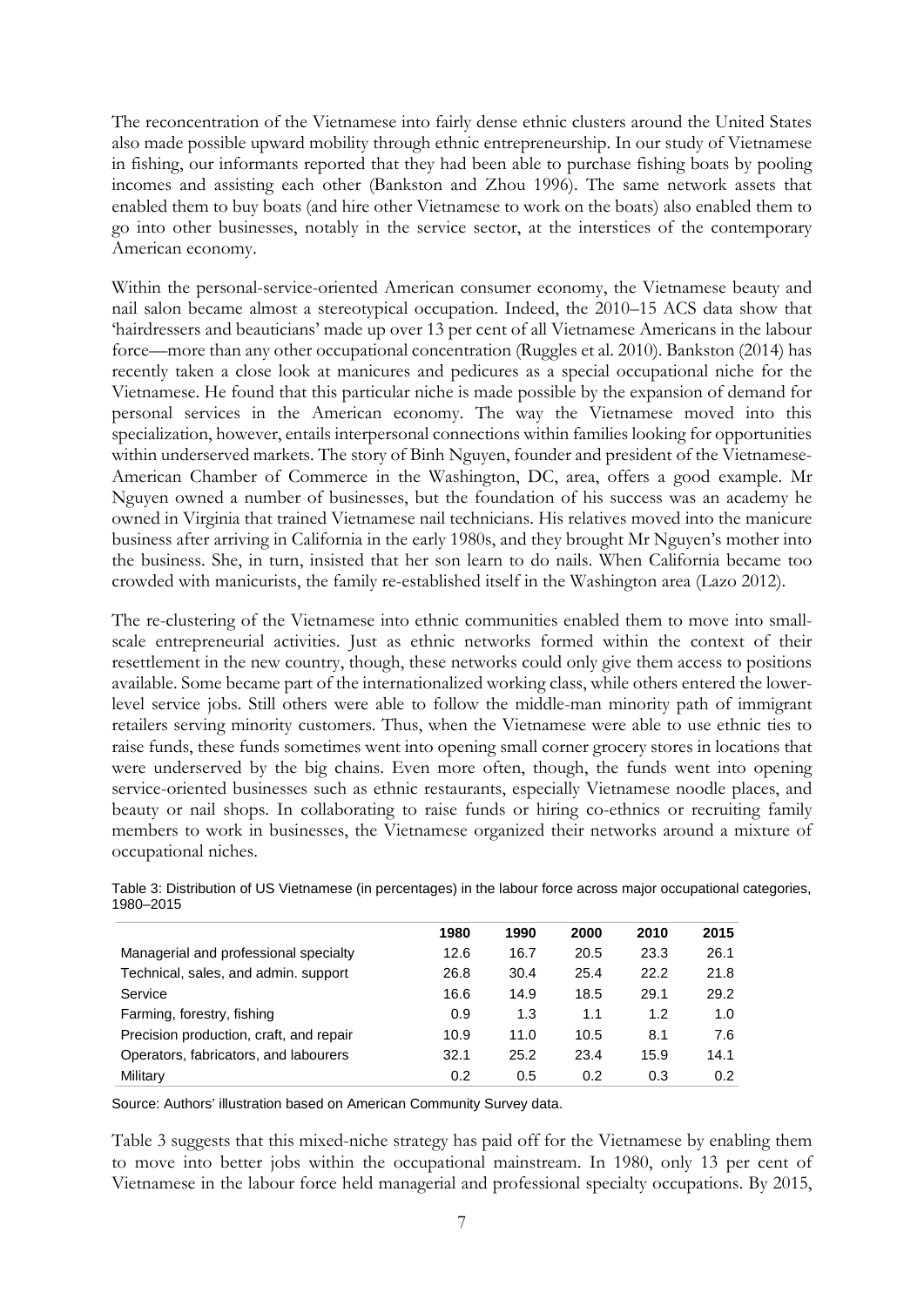though, over one-quarter (26 per cent) were in jobs in this category. Service occupations constituted another area of growth for members of this refugee-origin group, increasing from 17 per cent in 1980 to 29 per cent in 2015.

Table 4 looks at the top fifteen occupations the Vietnamese held in 2015. The finding is consistent with the idea that the economic identification was combined with a clear trend of moving into service-oriented occupations. By far the largest concentration was in personal appearance work, indicating the significance of pedicures and manicures as an ethnic niche providing a basis for mobility. Another occupation in the top fifteen list was in the related field of hairdressers, hairstylists, and cosmetologists.

| <b>Occupation</b>                                       | % Vietnamese workers |
|---------------------------------------------------------|----------------------|
| Personal appearance workers                             | 13.69                |
| Assemblers and fabricators                              | 2.62                 |
| Cashiers                                                | 2.39                 |
| Waiters and waitresses                                  | 2.08                 |
| Chefs and cooks                                         | 2.07                 |
| Accountants and auditors                                | 2.05                 |
| Retail salespersons                                     | 1.89                 |
| First-line supervisors of sales workers                 | 1.79                 |
| Managers                                                | 1.74                 |
| Other production workers                                | 1.66                 |
| Hairdressers, hairstylists, and cosmetologists          | 1.63                 |
| Software developers, applications, and systems software | 1.45                 |
| Computer scientists and systems analysts                | 1.37                 |
| Customer service representatives                        | 1.29                 |
| Registered nurses                                       | 1.27                 |
| Cumulative %                                            | 38.98                |
|                                                         |                      |

Table 4: Fifteen most common occupations of US Vietnamese, 2015

Source: Authors' illustration based on American Community Survey data.

Jobs as cashiers, waiters and waitresses, and cooks and chefs were also common, a fact consistent with restaurants as one of the ethnic niches of the Vietnamese in the US. However, it is also notable that some of the most common occupations were in high-tech fields, such as software developers, computer scientists, and systems analysts. In general, the picture is of a group with high labour force participation, a fair amount of representation in ethnic niche industries, but also employment in technical and managerial fields.

## **3.4 Upward social mobility**

Turning to key socioeconomic indicators, the Vietnamese in the US showed a general trend of improving economic and educational situation. Table 5 gives poverty rates, inflation-adjusted median household incomes, and home-ownership rates of the Vietnamese. In 1980, the Vietnamese had a median household income of US\$47,338 (calculated in 2017 dollars). By contrast, the equivalent inflation-adjusted median income for all US households in that year was \$52,397. In the following two decades, there was a striking rise in household financial status among Vietnamese, reaching \$72,000 in 2015. This figure was substantially above the median household income for all American households (\$58,000 in 2017 dollars).

Further, Table 5 indicates that the poverty rates of the Vietnamese plunged as their median household incomes grew. In *Growing Up American*, we noted that persistently high rates of unemployment and poverty continued to be problem areas for the Vietnamese in 1990, despite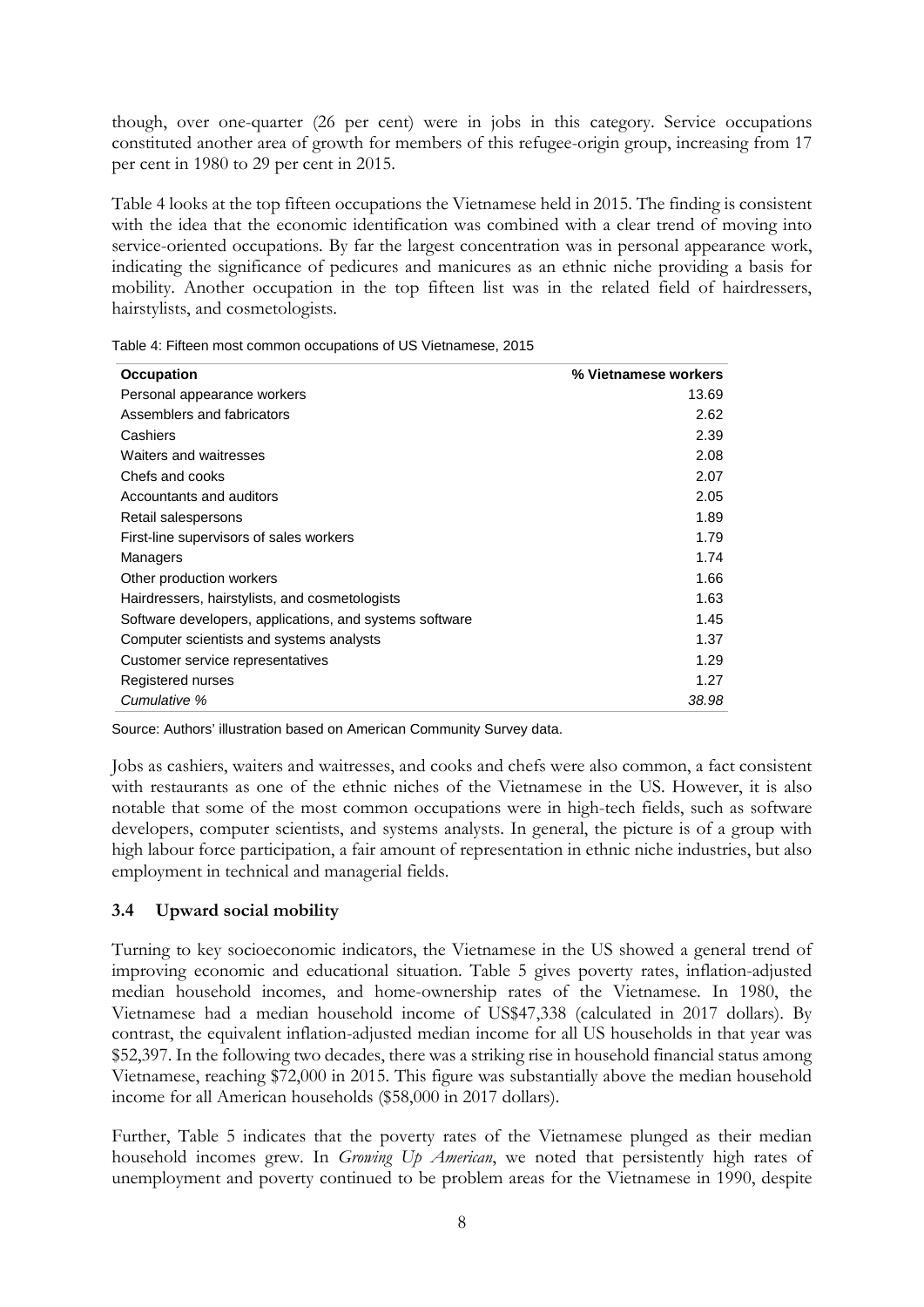modest progress (Zhou and Bankston 1998). At the century's turn, however, poverty rates among the Vietnamese continued to drop and then levelled off at around 16 per cent between 2000 and 2015. This rate was similar to that for the general US population. In terms of financial situations, the Vietnamese had come to look very much like the general US population by the 2000s.

|                              | 1980   | 1990   | 2000   | 2010   | 2015   |
|------------------------------|--------|--------|--------|--------|--------|
| Poverty (%)                  | 35.8   | 26.0   | 16.5   | 15.5   | 16.6   |
| Median household income (\$) | 47,338 | 64.002 | 76.166 | 72.078 | 72.034 |
| Own home (%)                 | 34.7   | 47.9   | 58.2   | 68.5   | 70.8   |

Table 5: Poverty rate, median household income, and home ownership rate among US Vietnamese, 1980–2015

Source: Authors' illustration based on American Community Survey data.

While the figures in Table 5 make the Vietnamese look similar to other Americans, some of the processes leading to these results may have been distinctive. In considering the achievement in home ownership, for example, it may be worthwhile to recall remarks made by a Vietnamese American religious leader whom we interviewed in our earlier study:

Some Americans were asking me, 'how is it that you people just come to America and almost right away you can buy houses and have all these things?' So I took them out to visit some families to see how we live and how we manage to come up with the money to buy our homes. Two families would move in together and all work and save their money. Or someone who doesn't have a home will move in with a relative who owns one and won't have to pay any rent, so they can save all their money until they can buy a home of their own. (Luong, personal communication, 15 March 1993)

We will return in the next section to discussing what these interpersonal processes mean for refugee integration and for policies intended to promote integration and mobility. For now, we can observe that home-ownership rates among Vietnamese in the United States went up steadily over the decades. In 2015, over 70 per cent of Vietnamese lived in their own housing, doubling their own home-ownership rate of 1980 and also surpassing the 2015 US average (65 per cent).

Another key mobility indicator is the level of educational attainment. In *Growing Up American*, written two decades ago, we observed that many Vietnamese children and young adults showed remarkable levels of educational achievement and attainment, despite the often limited educational backgrounds of parents and the fact that parents were generally newcomers to American society (Zhou and Bankston 1998). We made this observation with two major caveats, though. First, we pointed out that the generally high scholastic performance of young Vietnamese could lead to overlooking a substantial number of alienated young people who were integrated neither in their own ethnic communities nor in the American mainstream. Second, we raised the possibility of a generational decline affected by rapid acculturation and family socioeconomic disadvantages.

In a 2006 follow-up on the question of generational decline, we did find that many Vietnamese young people had become less integrated into their communities, that there were signs of increases in delinquency, and that scholastic performance had decreased among part of the American-born and American-reared second generation (Zhou and Bankston 2006). We attributed this in part to the loss of the immigrant drive through rapid acculturation and in part to the fact that some Vietnamese young people from low-income families were integrating into the less advantageous segments of American society.

Thus, a spike in upward mobility should not always be expected among those who have already found places within the host society's mainstream. While the children of immigrants tend to fare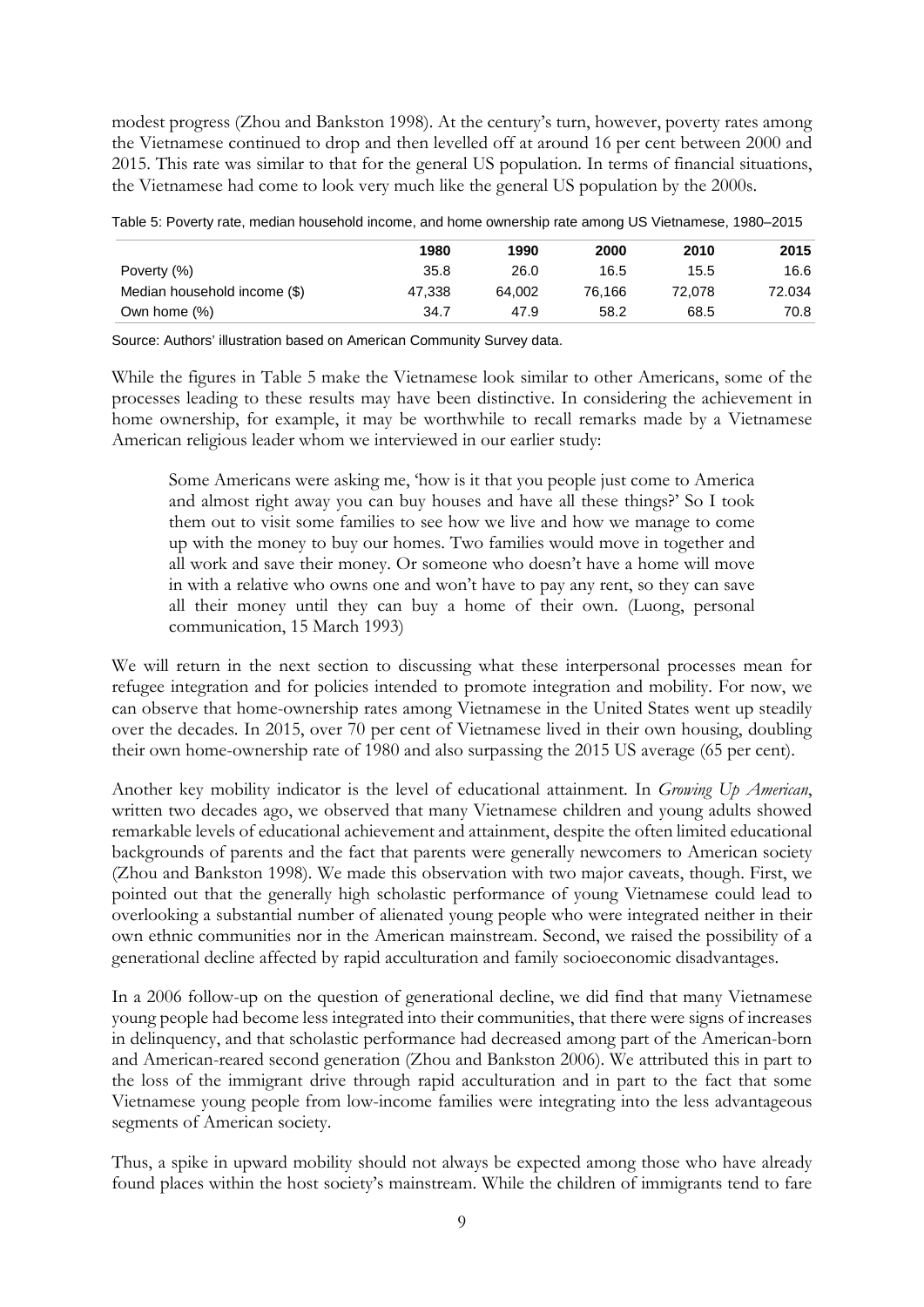better than their immigrant parents on average, such intergenerational comparison is one-sided and can be misleading. In our view, 'decline' is a relative concept. One should be comparing not only native-born children with their immigrant parents, but also native-born children of a particular national-origin group with the general native-born population in the host society, as well as children of immigrants with close connections to their ethnic communities with their counterparts without those ethnic connections. One should also be considering how outcomes for each grouping vary depending on the opportunities provided by socioeconomic situation (Zhou and Bankston 2016, 119).

Taking these reservations into consideration, we emphasize that the average educational progress of Vietnamese in the United States should not be taken as a stereotype. Overall positive outcomes may mask real within-group variations. Further, indicators of upward mobility through education are mainly meaningful by contrast with the larger society, and once members of a group have entered relatively advantaged socioeconomic levels, wellbeing often indicates a passing on of advantage, rather than a high rate of upward mobility.

Figure 2 contrasts the college completion rates of Vietnamese American young adults aged 25–40 with those of white Americans in the same age group. In 1980, only 14 per cent of Vietnamese young adults had finished four years of college, compared with 24 per cent of whites. Two decade later, the gap had narrowed to 25 per cent of Vietnamese and 28 per cent of whites. By 2005, Vietnamese American young adults were more likely to have completed four years of college than whites were, and by 2010, 45 per cent of Vietnamese in the relevant age cohort had attained this level of education, compared with only 31 per cent of whites. Although the educational attainment of the Vietnamese levelled off from 2010 to 2015, it is remarkable that a young generation of Vietnamese Americans is showing a very high rate of mobility and integration into the relatively advantaged segment of the US population.



Figure 2: Percentages of white and Vietnamese young adults (25–40) with four or more years of college, 1980– 2015

Source: Authors' illustration based on American Community Survey data.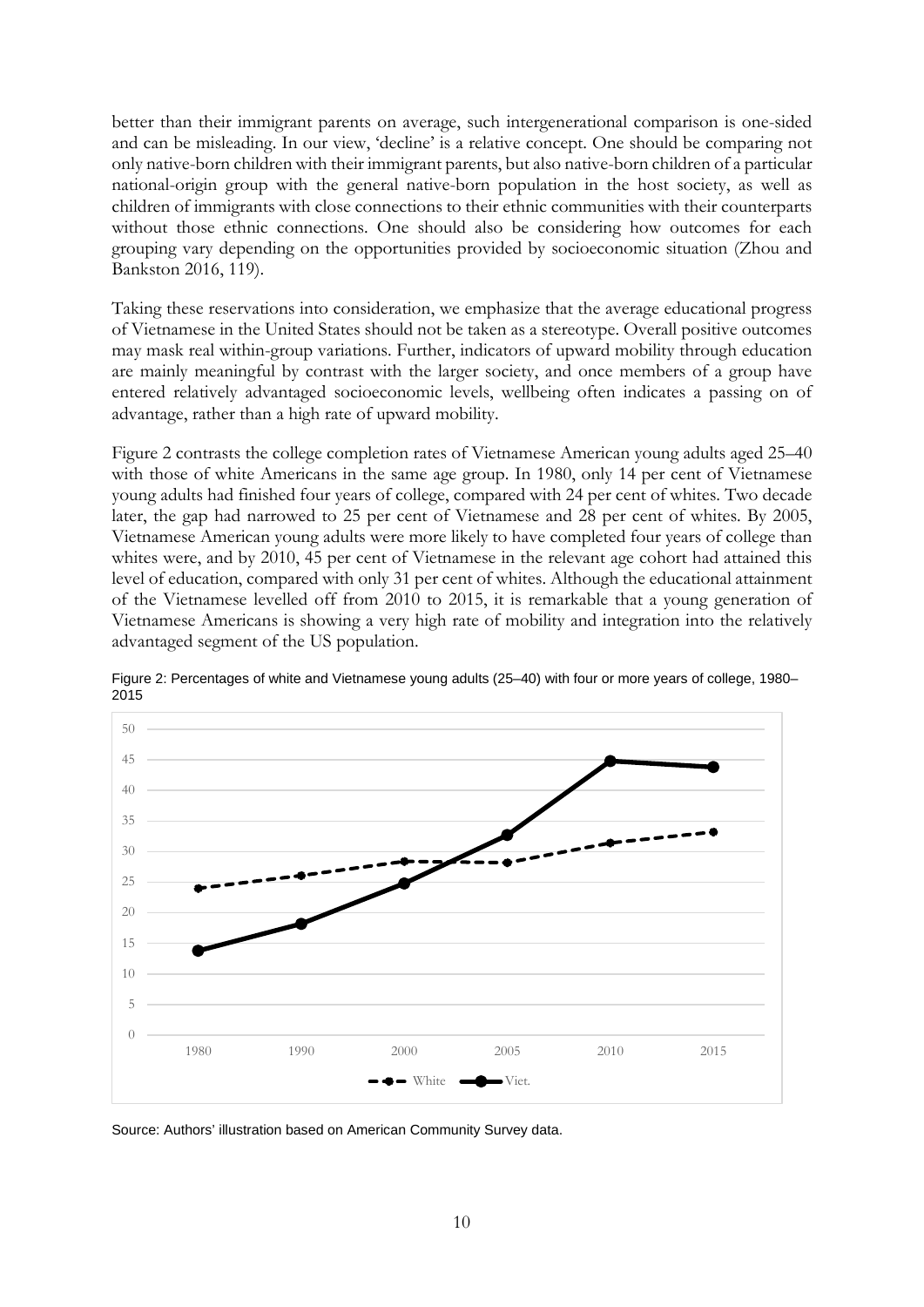However, the question of mobility is not only about how much education one has attained but also about whether one's level of education fits the increasing demand from the labour market. From this perspective, college-educated Vietnamese seem to be poised for continuing upward mobility into the future. Table 6 gives the twenty most common fields of study among Vietnamese college graduates in 2015. As shown, the most common degree fields were biology and accounting, followed by computer science, electrical engineering, and business management. Almost all of the concentration areas of Vietnamese college graduates, in fact, were in fields of high labour market demand.

Table 6: Twenty most common fields of study among US Vietnamese college graduates, 2015

| <b>Field of study</b>                             | % Vietnamese college graduates |
|---------------------------------------------------|--------------------------------|
| 1. Biology                                        | 6.9                            |
| 2. Accounting                                     | 6.9                            |
| 3. Computer science                               | 6.4                            |
| 4. Electrical engineering                         | 6.3                            |
| 5. Business management and administration         | 4.6                            |
| 6. General business                               | 3.8                            |
| 7. Nursing                                        | 3.1                            |
| 8. Psychology                                     | 2.9                            |
| 9. Finance                                        | 2.8                            |
| 10. Economics                                     | 2.8                            |
| 11. General education                             | 2.4                            |
| 12. General engineering                           | 2.3                            |
| 13. Marketing and marketing research              | 2.1                            |
| 14. Chemistry                                     | 2.1                            |
| 15. Mechanical engineering                        | 1.9                            |
| 16. Pharmacy and pharmaceutical sciences          | 1.8                            |
| 17. Biochemical sciences                          | 1.6                            |
| 18. Computer and information systems              | 1.4                            |
| 19. Mathematics                                   | 1.4                            |
| 20. Management information systems and statistics | 1.3                            |
| Cumulative %                                      | 64.4                           |

Source: Authors' illustration based on American Community Survey data.

Our analysis of the census data above clearly suggests that Vietnamese refugees and their children have achieved rapid upward mobility over the decades since they began arriving in large numbers in the United States in the mid-1970s. We now turn our attention to explaining this mobility trend.

#### **4 Explaining upward mobility of an involuntary migrant group**

#### **4.1 Influences on adaptation and upward mobility**

Our analysis above has provided an image of a refugee-origin population that has successfully negotiated resettlement in the United States. While we want to avoid suggesting that Vietnamese Americans are free from problems, we believe that the central question is how their socioeconomic success is achieved. Answering this question may provide some insight into processes and lessons for policy in refugee resettlement in general.

In *Growing Up American*, we found that the Vietnamese community of New Orleans, Louisiana, had been able to adapt economically and socially to an environment radically different from their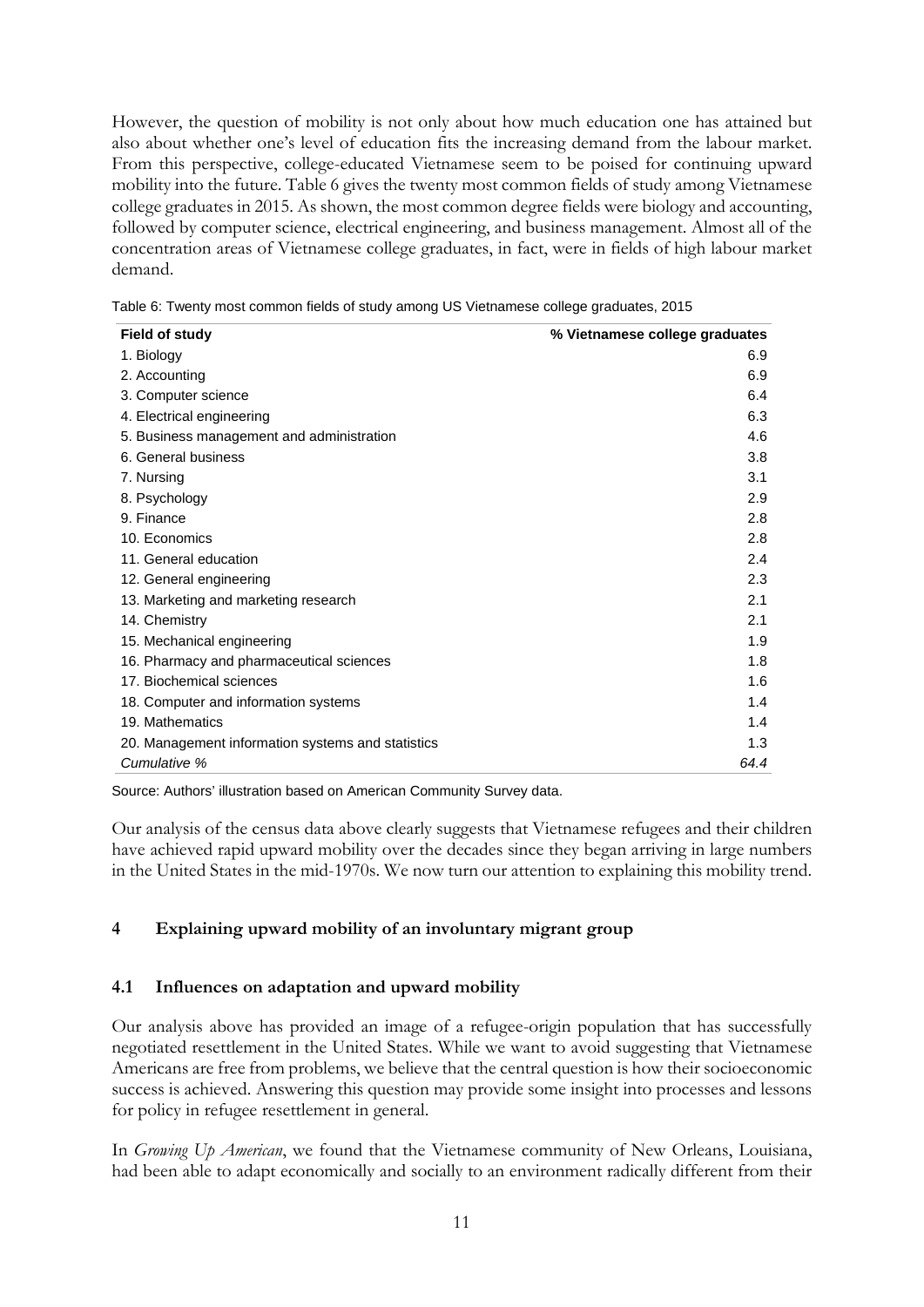South East Asian homeland through building a dense network of social relations based on ethnic identity, kinship ties, and mutual obligation. This ethnic network was anchored in a religious institution (a church) at its centre. For adults, this network enabled the pooling of resources, the co-ordination of activities, and the distribution of information about opportunities. For young people, the web of ethnic social relations provided support and control that would channel them toward success in American schools while insulating them from the sense of alienation and exclusion often felt by young people of native ethnic minorities (Zhou and Bankston 1998).

Other researchers, following our line of reasoning, and our own follow-up work have elaborated on the specific mechanisms and functions of the Vietnamese community in New Orleans (Zhou and Bankston 2006; Bankston 2014; Vanlandingham 2017). In a study detailing how the Vietnamese community of New Orleans recovered from near-total destruction by Hurricane Katrina, Vanlandingham (2017) highlights the cultural and non-cultural influences on disaster recovery and draws explicit connections between the two. He describes the cultural influences on the adaptation of the Vietnamese to challenging situations as shared narratives, symbolic boundaries, frames, and toolkits.

Shared narratives refer to 'accounts that are repeated and shared within a community to help explain why things happened (and happen) the way they did (and do), help formulate a community's common identity, and help individual members make sense of their lives' (Vanlandingham 2017, 81–82). For the Vietnamese, the story of war, flight, relocation, and progress in the new homeland created a compelling story for group members. This was not just an account that those who had actually fled could draw on for motivation, but one that they could pass on to their American-reared and American-born children. Instead of living isolated, alienated, and disheartened in a strange world, they could define themselves as not just surviving, but triumphing over adversity. These narratives play a part in creating symbolic boundaries, the identities that distinguish insiders and outsiders. By frames, Vanlandingham means outlooks or perspectives. For the Vietnamese, cultural frames entail three key elements: (1) 'insularity', by which group members must rely primarily on themselves; (2) 'hierarchy', or the perspective that there is a pattern of leadership or authority that members of the Vietnamese community should respect and follow, which includes lines of authority both within families and in the ethnic community respected by group members in general; and (3) 'toolkits', which Vanlandingham draws from the influential work of Ann Swidler (1986), referring to the capacity for drawing selectively on elements within a cultural heritage and for adjusting and transforming those elements to new situations. These cultural factors interact with larger contextual factors to lead to desirable outcomes in disaster recovery, which offers firm evidence to support our theory of ethnic social relations (Vanlandingham 2017).

Our own research has led us to conclude that answers may lie in the interaction between cultural factors and meso-level community organizations and resettlement agencies (Zhou and Bankston 1998; Bankston 2014). The effectiveness of national policies depends heavily on how broader national policies promote and co-ordinate this interaction. Some may object that cultural explanations of group adaptation do not readily lend themselves to social policies. It may be argued that adaptation is simply a matter of whether group members have cultural resources that do or do not function to affect outcomes efficiently. To this type of objection, we offer two responses. First, if refugee agencies or policymakers intend to help new arrivals, they must try to understand what resources those new arrivals possess, including cultural resources. Second, culture does not come out of a vacuum, and it changes and develops continually.

The cultural resources work together with non-cultural aspects of resilience. These include immigrants' own human and social capital. Immigrants, even those that migrate involuntarily, may have specific skills or forms of education. They may also have insider knowledge from other group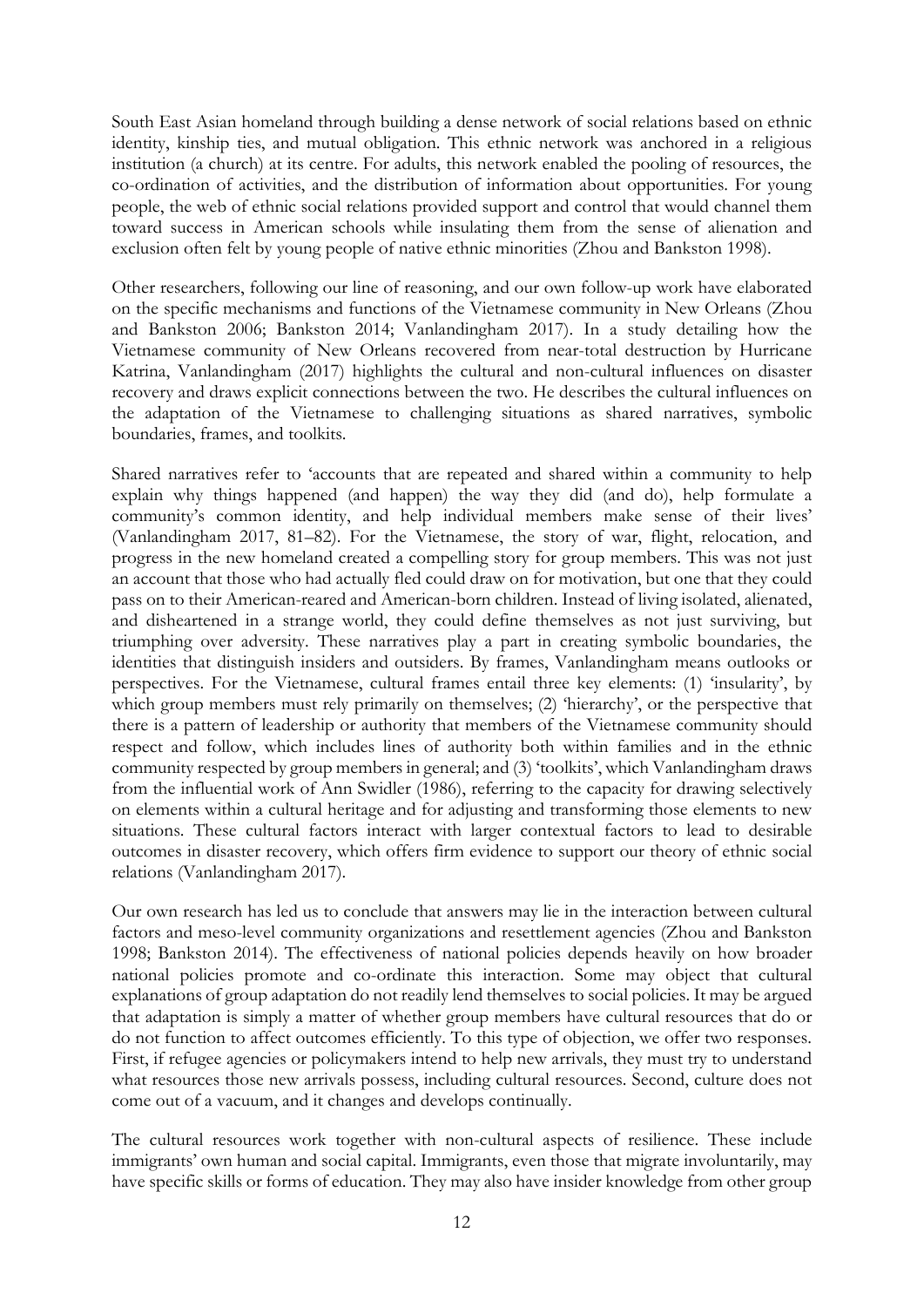members. Along these lines, Bankston (2014) observes that even immigrant groups at the bottom of the American socioeconomic ladder often have and share information about jobs within occupational niches. The Vietnamese also have had some specific group advantages, such as generally positive stereotypes among the wider population. The Vietnamese in New Orleans, the community studied by Vanlandingham and by us, also enjoyed some local advantages, such as resettlement in a single location of people largely from the same location in Viet Nam. The local nature of immigrant adaptation means, of course, that there will be variation within a broad pattern of mobility. Even if Vietnamese in general have been relatively successful in the new homeland, this success varies by community social structures.

This observation has been supported by the interesting work of Vy Dao (2015), who compared the New Orleans Vietnamese community with two others along the Gulf Coast (one in Biloxi, Mississippi, and the other in Bayou La Batre, Alabama) to explain the variations in the capacities of Vietnamese communities to rebuild themselves in disaster recovery. During the aftermath of the hurricane, in particular, Dao focused on analysing the role of social organizations to address the question of why the Vietnamese community in New Orleans seemed to mobilize so quickly while others were less able to do so.

The Vietnamese of Bayou La Batre first arrived in 1977 but their numbers did not increase in earnest until 1981, and then, almost immediately, the new arrivals began occupying seafood processing jobs, deck work, and trawling (Herndon 1988). Within a few short years, many began buying their own boats or retrofitting leisure craft for commercial fishing purposes at such a pace that by the mid-1980s nearly one in three licenses in Bayou La Batre were registered by Vietnamese. During 30 years of settling into the area, and after initial struggles with American fishermen, most Vietnamese fishermen found that extractive work offered one of the few viable avenues to financial security. Arriving from circumstances of severe hardship, most of the Vietnamese families did not belong to the more privileged and educated first-wave co-ethnics who were evacuated immediately after the 1976 fall of Saigon (Rutledge 1992).

The Vietnamese of Bayou La Batre worked together often in family-based groups, but largely worked independently of one another in the same fishing, shrimping, and seafood processing activities. Without a strong ethnic community centre, their social organization was relatively 'flat', and they did not have the same degree of what Vanlandingham calls 'hierarchy'. They were also concentrated in an economically volatile industry, given to ups and downs in demand in the larger economy. They were able to re-establish themselves following the hurricane, but limited social and economic resources meant that they struggled to adapt in a changing environment.

The Vietnamese of Biloxi are much less concentrated residentially than their co-ethnics in either Bayou La Batre or New Orleans. They were drawn to the area by jobs initially in seafood processing during the 1980s and later, at the turn of the twenty-first century, in gaming as a major Gulf Coast industry to replace seafood processing as the most significant niche employment for Mississippi Vietnamese. Employment and housing availability has distributed them in varying neighbourhoods. Although many Vietnamese on the Mississippi Gulf Coast were drawn to the area by ethnic networks, spreading news first of seafood employment and later of jobs in casinos, they were much less tightly interconnected and bounded by ethnic networks than those who settled in New Orleans. Moreover, casinos drove up the cost of housing, which pushed the Vietnamese out to neighbourhoods close to their employment and dispersed them all around Biloxi. The loosely interconnected Vietnamese of the Mississippi Gulf Coast had access to economic resources, in the form of jobs, but their ethnic social resources were relatively limited. In turn, the relatively loosely interconnected Vietnamese of Biloxi were not able to create formal organizations before the devastating hurricane hit. In the words of one of Dao's Biloxi informants: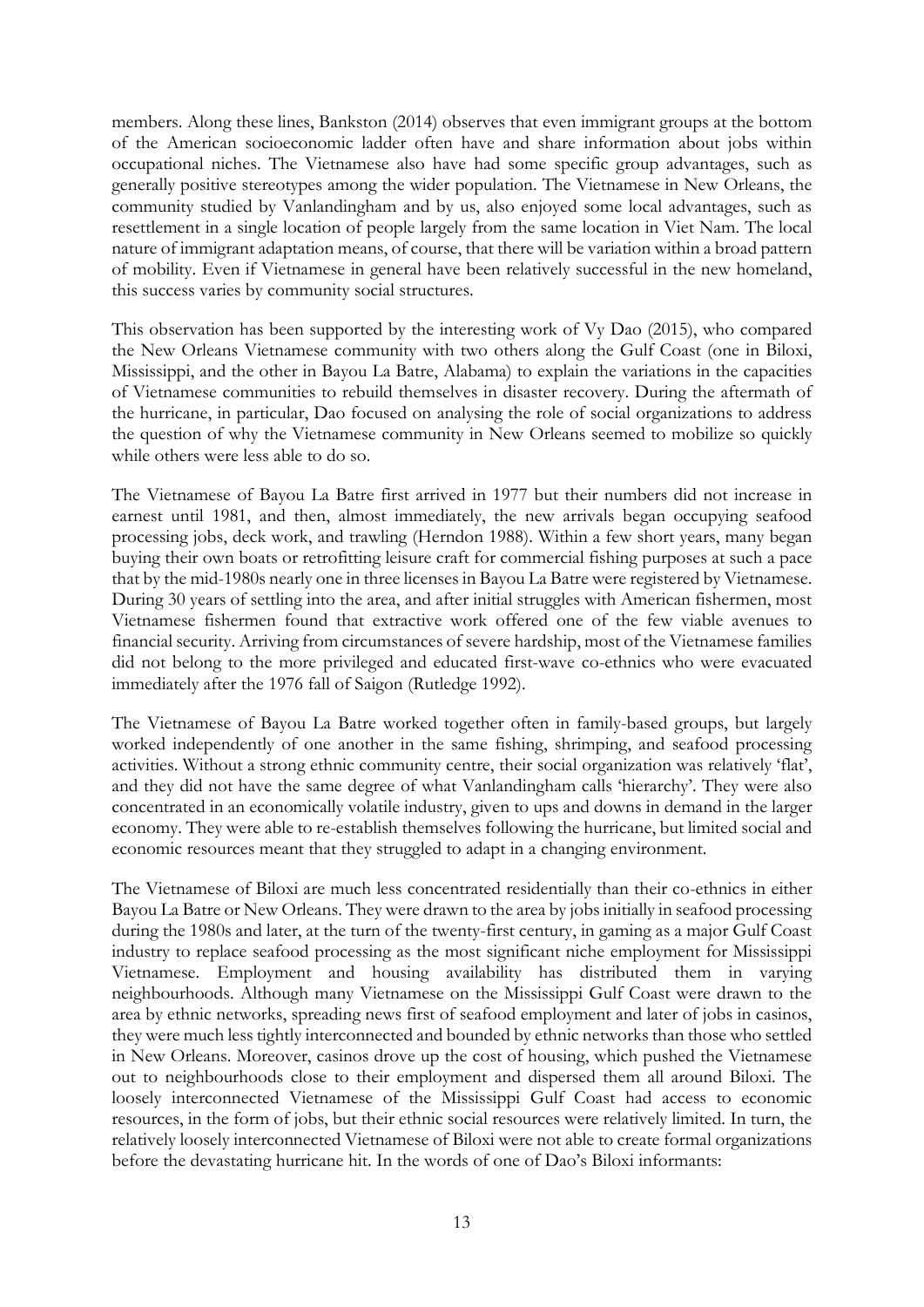Oh, no, no—there were no organizations, but if you were for example, Catholic, there would be a parish council. And if for example there was a funeral for one of the parishioners, well, the parish council would be responsible for trying to get donations to give to this family that recently lost a loved one, to help pay for the funeral costs. That's one thing they did, but there was no organization. (Bich Hong Nguyen, quoted in Dao 2015, 84)

While Dao's Biloxi informants struggled, with some success, to create organizations for recovery and adaptation, the lack of a pre-existing ethnic community constituted a serious challenge. By contrast, the Vietnamese in New Orleans were able to rely on dense ethnic networks, centred on a Catholic church, to form a multiplicity of formal organizations in response to Katrina. Moreover, the secondary migration draw of New Orleans's Vietnamese community was not chiefly external economic resources, such as employment opportunities, but the social resources provided by ethnic networks (Zhou and Bankston 1998; Bankston 2014; Dao 2015).

Dao's study can be used as a local-level examination of why some Vietnamese communities in the US have been more adaptable than others. If one accepts the community organization account of the adaptation and mobility of the Vietnamese, and by extension other involuntary migrant groups, this implies that an important role for agencies serving refugees is to identify the social and cultural resources of those groups and foster community assets. Refugees agencies, in other words, should go beyond simply providing housing, connections to employment, and information about the host society. As suggested by Dao's study, even within a single national-origin group, refugee communities may vary in their levels of social organization and in the mobilization of resources derived from social organization. So refugee service agencies must develop a clear understanding of how the internal dynamics of refugee groups interact with local receiving contexts to make their resettlement work more effective.

#### **4.2 New Orleans and Biloxi: a comparison of two communities**

We re-examine two Vietnamese communities—New Orleans (in Orleans Parish, which is identical with the city) and Biloxi (in Harrison County, which is made up of the Biloxi-Gulfport area)—that Dao studied, with data from the ACS. Using the 2001–15 combined ACS data, we can see, in Table 7, that there were some similarities in employment between these two. In both, personal appearance worker was the most common type of occupation, making up 16 per cent of Vietnamese workers in New Orleans and 6 per cent of workers in Biloxi-Gulfport. Waiters and waitresses also made up a common occupational category in both places. The occupational concentrations of the Vietnamese in the US as a whole closely resembled those of these two communities.

| <b>Harrison County</b><br>(Biloxi-Gulfport) | % Orleans Parish<br>(New Orleans)      | % US                                   | %    |
|---------------------------------------------|----------------------------------------|----------------------------------------|------|
| 1. Personal appearance<br>workers           | 5.8 1. Personal appearance<br>workers  | 15.7 1. Personal appearance<br>workers | 13.7 |
| 2. Gaming workers and<br>supervisors        | 5.1 2. Cashiers                        | 2.5 2. Assemblers and<br>fabricators   | 2.6  |
| 3. Waiters and waitresses                   | 4.6 3. Supervisors of sales<br>workers | 2.4 3. Cashiers                        | 2.4  |
| 4. Cashiers                                 | 3.6 4. Waiters and waitresses          | 2.2 4. Waiters and waitresses          | 2.1  |
| 5. Chefs and cooks                          | 3.0 5. Retail sales                    | 1.9 5. Chefs and cooks                 | 2.1  |
|                                             |                                        |                                        |      |

Table 7: Top five occupations of Vietnamese in Harrison County, Orleans Parish, and the US, 2001–15

Source: Authors' illustration based on American Community Survey data.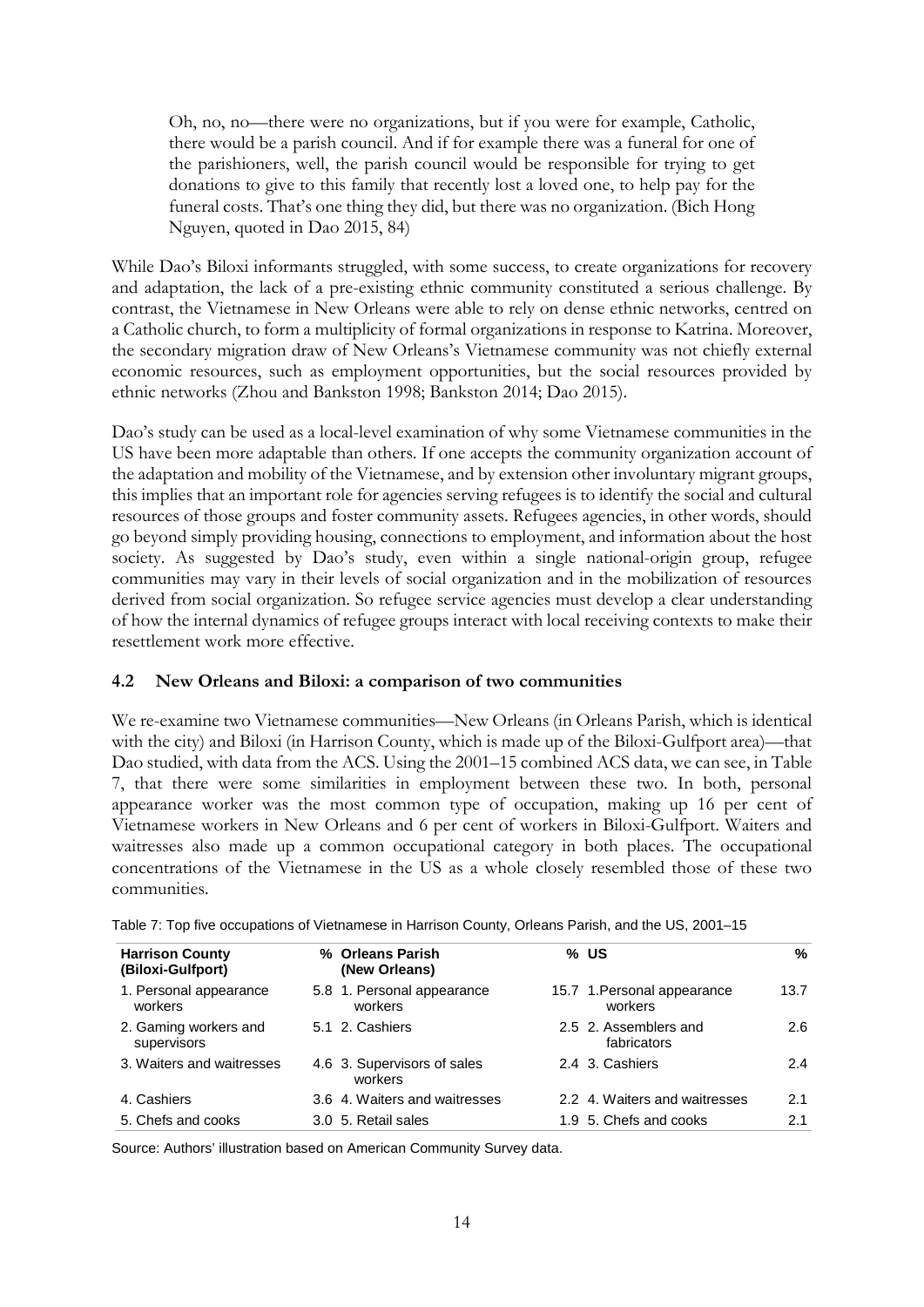The distinguishing characteristic of Vietnamese employment in Biloxi is clearly due to the importance of casinos in the region. One out of every twenty Vietnamese workers in this locality worked in the gaming industry as workers or supervisors. When we consider the fact that many of the cashiers, chefs and cooks, and waiters and waitresses would also be working in casinos, the major role of gambling as a source of employment for the Vietnamese in Biloxi becomes even more pronounced. As Table 8 shows, the biggest difference in industries between the two communities was the prominence of miscellaneous entertainment and recreational services, which employed one out of every ten workers in Biloxi-Gulfport. This also distinguishes the Vietnamese of Biloxi from the Vietnamese in the rest of the United States.

| <b>Harrison County</b><br>(Biloxi-Gulfport) | % Orleans Parish<br>(New Orleans) | % US                                                   | %    |
|---------------------------------------------|-----------------------------------|--------------------------------------------------------|------|
| 1. Eating and drinking<br>places            | 11.1 1. Misc. personal services   | 15.5 1. Misc. personal services                        | 11.8 |
| 2. Misc. entertainment<br>and recreation    | 9.9 2. Eating and drinking places | 6.7 2. Eating and drinking<br>places                   | 7.1  |
| 3. Misc. personal<br>services               | 6.6 3. Hospitals                  | 5.5 3. Electrical equipment,<br>machinery and supplies | 4.7  |
| 4. Hospitals                                | 3.8 4. Construction               | 4.0 4. Beauty shops                                    | 3.5  |
| 5. Misc. food preparation                   | 3.3 5. Beauty shops               | 3.0 5. Construction                                    | 2.5  |

Table 8: Top five industries of Vietnamese in Harrison County, Orleans Parish, and the US, 2001–15

Source: Authors' illustration based on American Community Survey data.

Taking the census data together with the more detailed information from our research and from the works of Vanlandingham and Dao, we can suggest that the influences on the mobility of Vietnamese come from two different kinds of assets: social assets, in the form of interpersonal connections and organizations generated by those connections, and economic assets, in the form of employment opportunities. The Vietnamese of New Orleans were initially resettled in one major neighbourhood, in which they established a strong ethnic community with rich social and economic resources. Others moved there to be with family members and friends. The Vietnamese of the Biloxi-Gulfport area moved there chiefly because there were jobs, and the jobs held them there. The social and economic assets are not mutually exclusive. Co-ethnics can create economic opportunities for group members through setting up ethnic minority businesses. Those who have or know about jobs can also pass information along to co-ethnics, as happened with Vietnamese who communicated with others about the availability of, first, seafood work and, later, casino employment. However, these two kinds of assets have varied in importance between the two communities.

Figure 3 contrasts the population growth in New Orleans and Biloxi-Gulfport. New Orleans, a bigger metropolitan area, was home to more Vietnamese people from the earliest year, 1980. Biloxi-Gulfport showed a rapid increase in population as news of jobs in the area spread. However, while the Vietnamese population in New Orleans has grown steadily, even in the period of Hurricane Katrina, the population in Biloxi-Gulfport has fluctuated: it decreased somewhat from 1990 to 2000, grew again to reach a high point of over 9000 in 2010, and then had shrank by nearly 1000 people just five years later. Our suggestion is that the more volatile population of Biloxi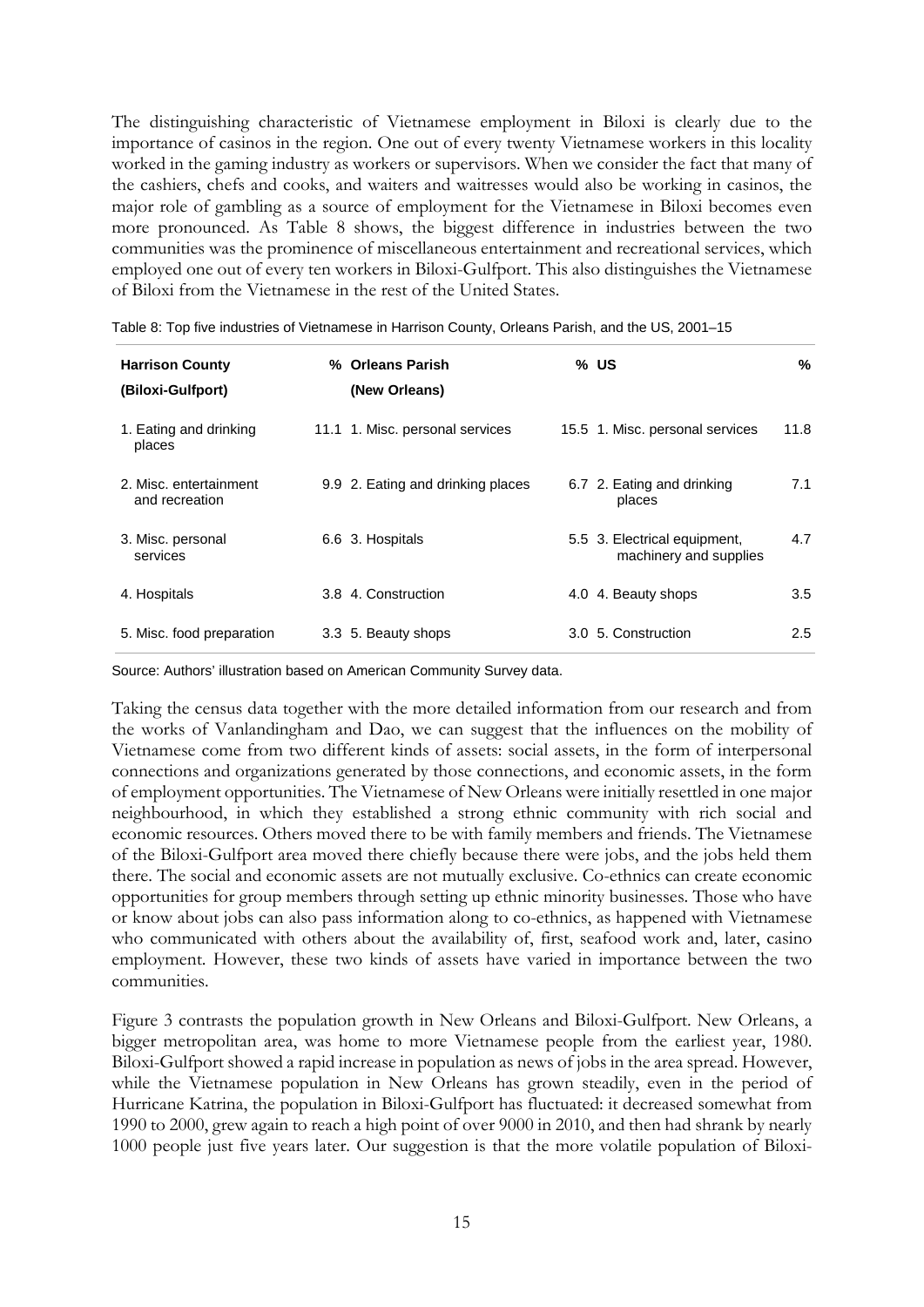Gulfport is a consequence of the fact that it is based on the availability of jobs and tends to grow or shrink with the economy, while a community based on ethnic networks is more self-sustaining.



Figure 3: Vietnamese populations of Orleans Parish (New Orleans) and Harrison County (Biloxi-Gulfport), 1980– 2015

#### Source: Authors' illustration based on American Community Survey data.

Table 9 shows that the Vietnamese of these two communities had Socioeconomic Index scores and employment rates similar to those of the Vietnamese elsewhere in the US. It is not surprising that the Vietnamese in Biloxi-Gulfport had higher rates of employment than those in New Orleans, considering that the availability of jobs was the main driver for the existence of the former community. From 2010 to 2015, though, employment in Biloxi-Gulfport dipped below that of New Orleans and below the national average level, probably because of downturns in employment in the gaming industry.

| Table 9: Mean Socioeconomic Index scores and employment rates of Vietnamese in Harrison County, Orleans |  |
|---------------------------------------------------------------------------------------------------------|--|
| Parish, and the US, 1990–2015                                                                           |  |

|                                   | 1990 | 2000 | 2010 | 2015 |
|-----------------------------------|------|------|------|------|
| Mean SEI                          |      |      |      |      |
| Harrison County (Biloxi-Gulfport) | 36.8 | 29.5 | 36.2 | 40.4 |
| Orleans Parish (New Orleans)      | 33.6 | 41.1 | 40.0 | 36.9 |
| US                                | 36.7 | 37.6 | 39.7 | 39.4 |
| % employed                        |      |      |      |      |
| Harrison County (Biloxi-Gulfport) | 83.3 | 78.4 | 79.5 | 55.5 |
| Orleans Parish (New Orleans)      | 62.8 | 59.5 | 75.1 | 74.4 |
| US                                | 68.2 | 66.5 | 72.7 | 76.8 |
|                                   |      |      |      |      |

Source: Authors' illustration based on American Community Survey data.

Although there are similarities between the two communities, there are also notable differences in the structure and organization of ethnic communities. In *Growing Up American*, we observed that, since Louisiana's economic opportunities are limited compared with those of many other parts of the country, the existence of ethnic ties was the biggest draw for secondary migrants to New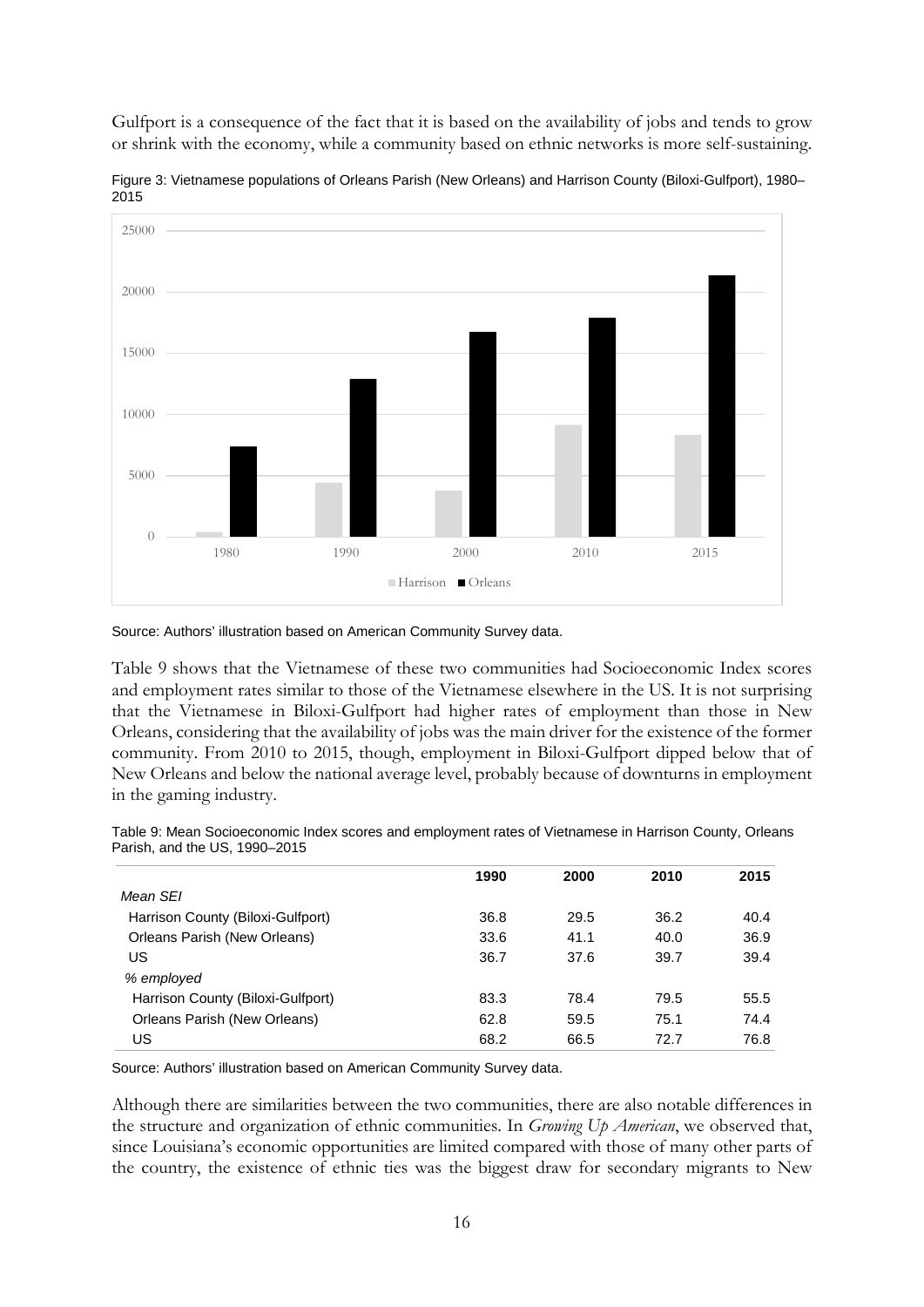Orleans. Refugee communities have built up in areas primarily due to four factors—a good economy, an existing Vietnamese community, higher welfare benefits, and warm weather (Rhonda Cooperstein, researcher with the US refugee programme, personal interview, June 14, 1993). 'Since New Orleans doesn't have particularly high welfare benefits and its economy has been in a slump, if people are moving to Louisiana I'd say they are going for the community' (Ashton 1985, 12a).

The Vietnamese community in New Orleans owed its existence to the government programmes and voluntary agencies for resettling refugees in the US. In New Orleans, the main refugee organization operated under Associated Catholic Charities. As elsewhere in the United States, federal authorities pressured local agencies to scatter refugees around the city. However, the local director of Resettlement and Immigration Services, Elise Cerniglia, decided to do just the opposite and place all of the newcomers together. Ms Cerniglia, having earlier been in charge of resettlement of Cuban refugees, believed that refugees should be concentrated so that they could help one another.

I said, 'no, they need one another.' So, I started to resettle them in communities. That's why I looked for housing that could take large numbers of people. The Government saw the success and that's what they started doing elsewhere … New Orleans was a pattern for other places, no doubt about it. (Cerniglia, personal communication, 31 March 1994)

While refugee agencies can help seed a community based on ethnic social relations, secondary migration often takes place on the basis of interpersonal linkages. Once the Vietnamese community had been seeded, kinship and friendship brought other Vietnamese to New Orleans. As Ashton (1985) observed above, an existing Vietnamese community became the basis for its own growth and extension.

In contrast, the local economy was the main factor that drew Vietnamese to the Mississippi Gulf Coast. The settlement of Vietnamese in the Biloxi-Gulfport area may be traced to the effort of Richard Gollott, owner of the Golden Gulf Seafood processing factory. Gollott had reportedly heard that Vietnamese workers were shucking oysters in New Orleans. Seeking low-wage manual labourers, he began to recruit Vietnamese in New Orleans since seafood processing required little or no English. As word got out that Vietnamese could find jobs in seafood processing on the Gulf Coast, more and more Vietnamese began to arrive.

By the 1990s, casinos were becoming a major economic activity along the Gulf Coast. Following the acceptance of gambling by Biloxi in 1991, gambling became the most important industry of the region. Accordingly, jobs connected to the casinos became a new source of employment for the Vietnamese, and improving English abilities enabled many to work in higher-earning positions in the casinos. At the same time, though, the casinos encouraged the development of real estate and drove up housing costs, leading the Gulf Coast Vietnamese into more widely scattered residential patterns, inhibiting the establishment and maintenance of ethnic organizations (Bankston 2012).

The comparison of two communities at the local level enables us to look more deeply at Vietnamese mobility in the US by emphasizing the role of community in adaptation and the different kinds of assets that ethnic communities may have. While one would normally think that the availability of jobs was the most important resource for new arrivals, this comparison suggests that often social capital—reliance on interpersonal relationships and ethnic institutions—can serve as a more reliable foundation. We are not suggesting that resettlement agencies can pick and choose what kinds of community structures are available to involuntary migrants. We do recommend, however, that organizations involved with resettlement identify the kinds of cultural,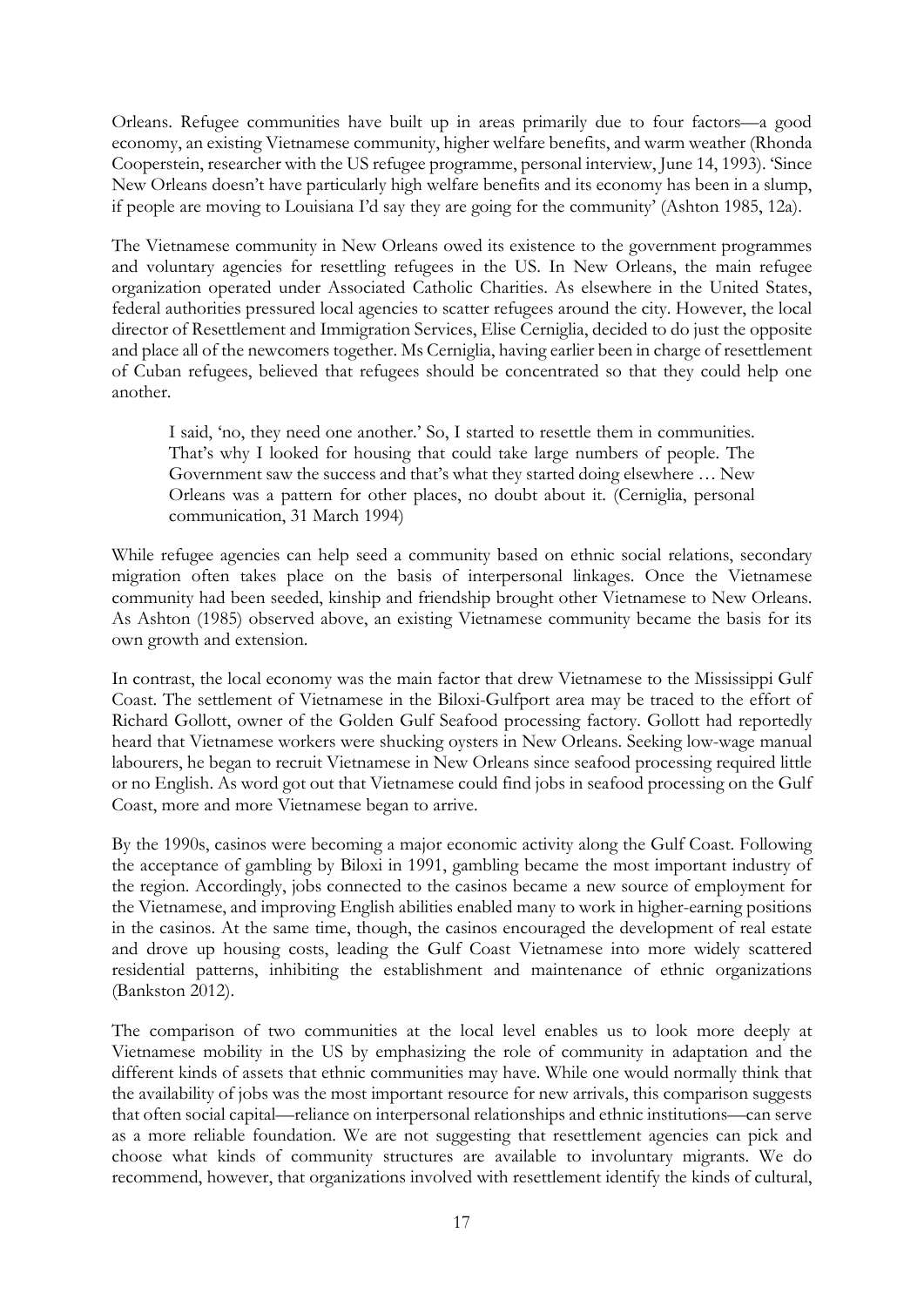economic, and social resources available to new arrivals and consider how to help develop or mobilize those resources to enable mobility in a new location.

## **5 Discussion and recommendations**

The data and existing research on the Vietnamese in the US provide clear evidence that this refugee population, originating in the disasters of war and involuntary migration, has largely integrated well into American society and has achieved substantial upward mobility. Some of this success can be attributed to characteristics specific to the Vietnamese, such as ethno-cultural resources and the unique context of reception, with a warm political climate and welcoming voluntary agencies at the time of arrival. However, we can draw some generalizations for refugee resettlement from this case. We believe that some of these generalizations involve precisely the need to carefully identify and support the specific characteristics of groups that will maximize the potential for mobility. A careful and well-organized plan for the reception of involuntary migrant groups—stages of integration—lies at the core of our recommendations.

## **5.1 Pre-resettlement**

Preparing involuntary migrants for success in a receiving country needs to begin before their resettlement. In the first section of the paper, we discussed the establishment of overseas processing centres at the end of 1979, followed by the Refugee Act of 1980. Bankston worked for several years in a processing centre and observed how these institutions had developed comprehensive programmes in preparation for resettlement. As we described in *Growing Up American*, the processing centres held classes for refugees to learn English and basic skills needed in American workplaces, as well as replicating American primary and secondary schools for children (Zhou and Bankston 1998). However, different demographic groups hold different kinds of cultural assets and social resources. Thus, refugee camps need to move beyond acting only as holding places or training centres. The camps and voluntary organizations must recognize the potential for self-help among refugees and develop mechanisms to assist refugees to interact with each other and support each other. Helping refugees to help themselves can play an important part in preparing them for successful adaptation to a new and strange environment.

Typically, involuntary migrants arrive in refugee camps as isolated individuals or family groups. This early atomization makes it difficult to create or recreate interpersonal networks after resettlement. Agencies that work with refugees can begin to alleviate this situation by encouraging migrants to organize for self-government, to identify their own problems, and to provide representation to the outside world. It would be beneficial, then, even to put the migrants themselves in charge of distributing aid. At this early stage, also, refugee agencies can begin to identify the social resources possessed by groups. This brings in a role for social science even before resettlement. Researchers can attempt to identify the extent to which home country institutions and patterns of behaviour have been disrupted by war and exile. Tentative efforts at finding the cultural resources that may be useful in adapting to a new homeland can start well before resettlement.

## **5.2 Initial resettlement**

Resettlement depends on the willingness of countries and communities to accept involuntary migrants and on the agencies that exist in those countries and communities. The conditions of resettlement, therefore, necessarily vary widely. This means that careful assessment of existing community conditions is necessary. What kinds of housing and jobs are available and what level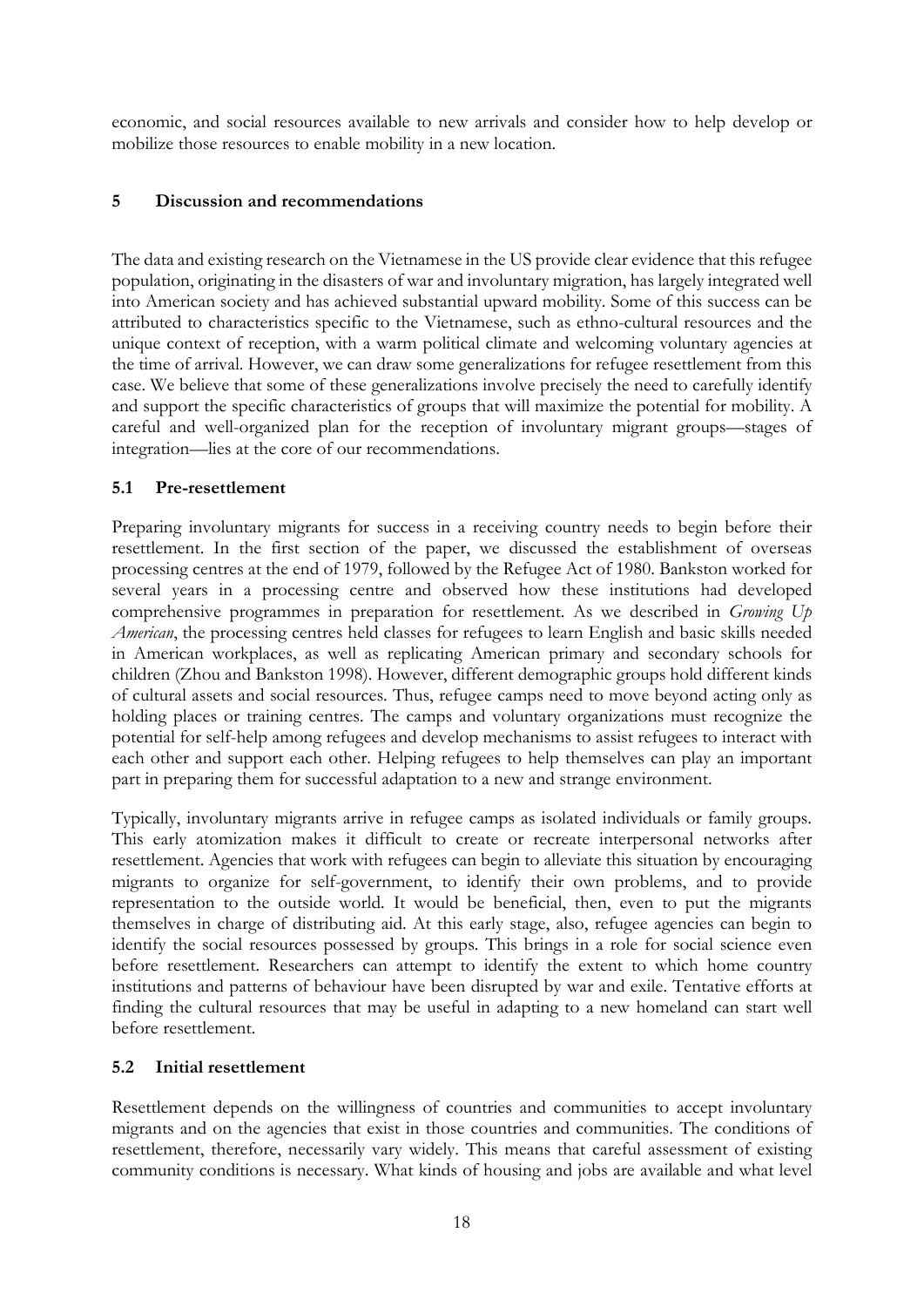of acceptance of new arrivals exists in the receiving location? As the example we gave of Ms Cerniglia's work with the Vietnamese in New Orleans suggests, the importance of not simply placing new arrivals but enabling them to build and rebuild their own social networks can help them to adapt well to a new environment. Further, making the greatest use of the resources available in the place of resettlement depends on those very social networks, which link people to jobs and enable them to help one another in finding housing.

Secondary migration is essential to building refugee communities. The government and voluntary agencies of receiving countries cannot completely control the process of resettlement. In fact, it is desirable that they do not do so. Where involuntary migrants are first placed is not necessarily where they will end up. So resettlement agencies can best do their jobs by helping migrants cluster where the migrants themselves think best. Working with secondary, internal migrants and remaining flexible and open to the expansion of immigrant settlements, then, should be part of the office of settlement agencies.

## **5.3 Finding and supporting ethnic strategies for integration**

As the contrast between the New Orleans and Gulf Coast communities illustrates, there may be just as many similarities among new refugee settlements as variations. Specifically, the mix of external and internal assets of each group in each location can differ. Although ethnic networks contribute to the adaptation and mobility of group members, through connecting people to opportunities and enabling mutual support and co-ordination, some (such as New Orleans) rely more on cultural and interpersonal resources than others. In other locations, an ethnic community may be defined more by the kinds of employment that create or maintain the community, such as seafood processing, casinos, and fishing/shrimping in the Gulf Coast locations. The work of resettlement agencies should involve identifying the kinds of internal and external assets available to newcomers in particular places, helping them recognize their own strengths and challenges, and working on ways to increase different kinds of assets.

Policymakers and agencies should see integration and upward mobility, and not simply placement and survival, as goals of resettlement. This means that developing community organizations, identifying available employment niches, and working with settlers to design flexible strategic plans for social and economic mobility should be central to the resettlement work.

## **5.4 A second-generation focus**

In *Growing Up American*, we looked at the adaptation of the Vietnamese in the United States by examining how the children of a refugee group were doing in their parents' new homeland, and at the determinants of the relative success of the Vietnamese second generation (Zhou and Bankston 1998). In our later work, we argued that the mobility of the second generation is the measure for defining the adaptation of any immigrant group to life in a destination country (Zhou and Bankston 2016; Bankston 2014). The movement of young people into a host society depends on the organization of their parents' national-origin groups and on how these national-origin groups connect to the larger society. In the longer term, then, the focus of mobility studies of involuntary migrants must be on how the interpersonal, institutional, and cultural assets of immigrant groups can co-ordinate with resources available to them from the host society to encourage the progress of the generations coming after migration.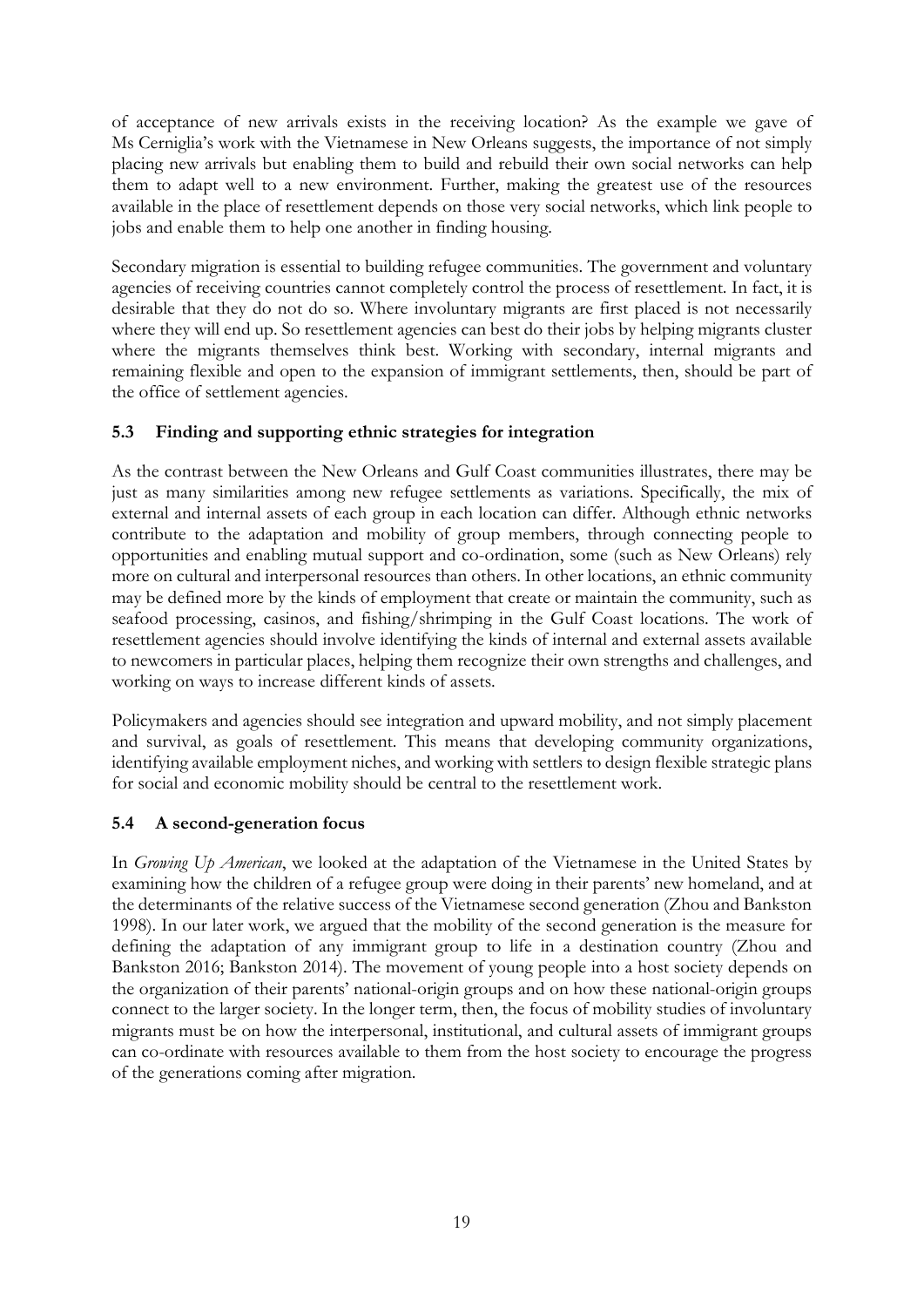#### **References**

- Ashton, Gail. 1985. 'Vietnamese Make Grade in Classroom.' *Times-Picayune*, April 23, A1.
- Bankston, Carl L., III. 2012. 'The International Immigrants of Mississippi.' In *Ethnic Heritage in Mississippi, The Twentieth Century*, edited by Shana Walton, 15–31. Jackson: University Press of Mississippi.
- Bankston, Carl L., III. 2014. *Immigrant Networks and Social Capital*. London: Polity Press.
- Bankston, Carl L., III, and Danielle Antoinette Hidalgo. 2007. 'The Waves of War: Immigrants, Refugees, and New Americans from Southeast Asia.' In *Contemporary Asian America*, 2nd edition, edited by Min Zhou and James V. Gatewood, 139–157. New York: New York University Press.
- Bankston, Carl L., III, and Min Zhou. 1996. 'Go Fish: The Louisiana Vietnamese and Ethnic Entrepreneurship in an Extractive Industry.' *National Journal of Sociology* 10: 37–56.
- Dao, Vy. 2015. 'From the Ground Up: A Qualitative Analysis of Gulf Coast Vietnamese Community-Based Organizations and Community (Re)Building in Post-Disaster Louisiana, Mississippi, and Alabama.' PhD diss., Tulane University.
- Duiker, William J. 1989. *Vietnam Since the Fall of Saigon*. Athens: Ohio University for International Studies.
- Evans, Grant, and Kelvin Rowley. 1984. *Red Brotherhood at War: Indochina Since the Fall of Saigon*. London: Verso.
- Herndon, Nancy. 1988. 'Separate but Parallel Lives.' *The Christian Science Monitor*, December 27, 1.
- Lanphier, C. Michael. 1983. 'Dilemmas of Decentralization: Refugee Sponsorship and Service in the United States.' In *The Southeast Asian Environment*, edited by Douglas R. Webster. Ottawa: University of Ottawa Press.
- Lazo, Luz. 2012. 'Nails Expert is a Rising Leader among Vietnamese Americans.' *Pittsburgh Post-Gazette*, July 18, A6.
- Office of Immigration Statistics. 2000–15 (fiscal years). *Yearbooks of Immigration Statistics*. Washington, DC: Office of US Department of Homeland Security.
- Office of Refugee Resettlement. 1982–2001 (fiscal years). *Annual Reports to Congress*. Washington, DC: Office of Refugee Resettlement, Administration for Children and Families, US Department of Health and Human Services.
- Ruggles, Steven, Katie Genadek, Ronald Goeken, Josian Grover, and Matthew Sobek. 2015. *Integrated Public Use Microdata Series: Version 6.0* [dataset]. Minneapolis: University of Minnesota.
- Rumbaut, Rubén G. 2000. 'Vietnamese, Laotian, and Cambodian Americans.' In *Contemporary Asian America: A Multidisciplinary Reader*, edited by Min Zhou and James V. Gatewood, 175– 206. New York: New York University Press.
- Rutledge, Paul J. 1992. *The Vietnamese Experience in America*. Bloomington: Indiana University Press.
- Stewart, Richard W. 2012 *Deepening Involvement: 1945–1965*. Washington, DC: Center of Military History, United States Army.
- Swidler, Ann. 1986. 'Culture in Action: Symbols and Strategies.' *American Sociological Review* 51 (2): 273–286.